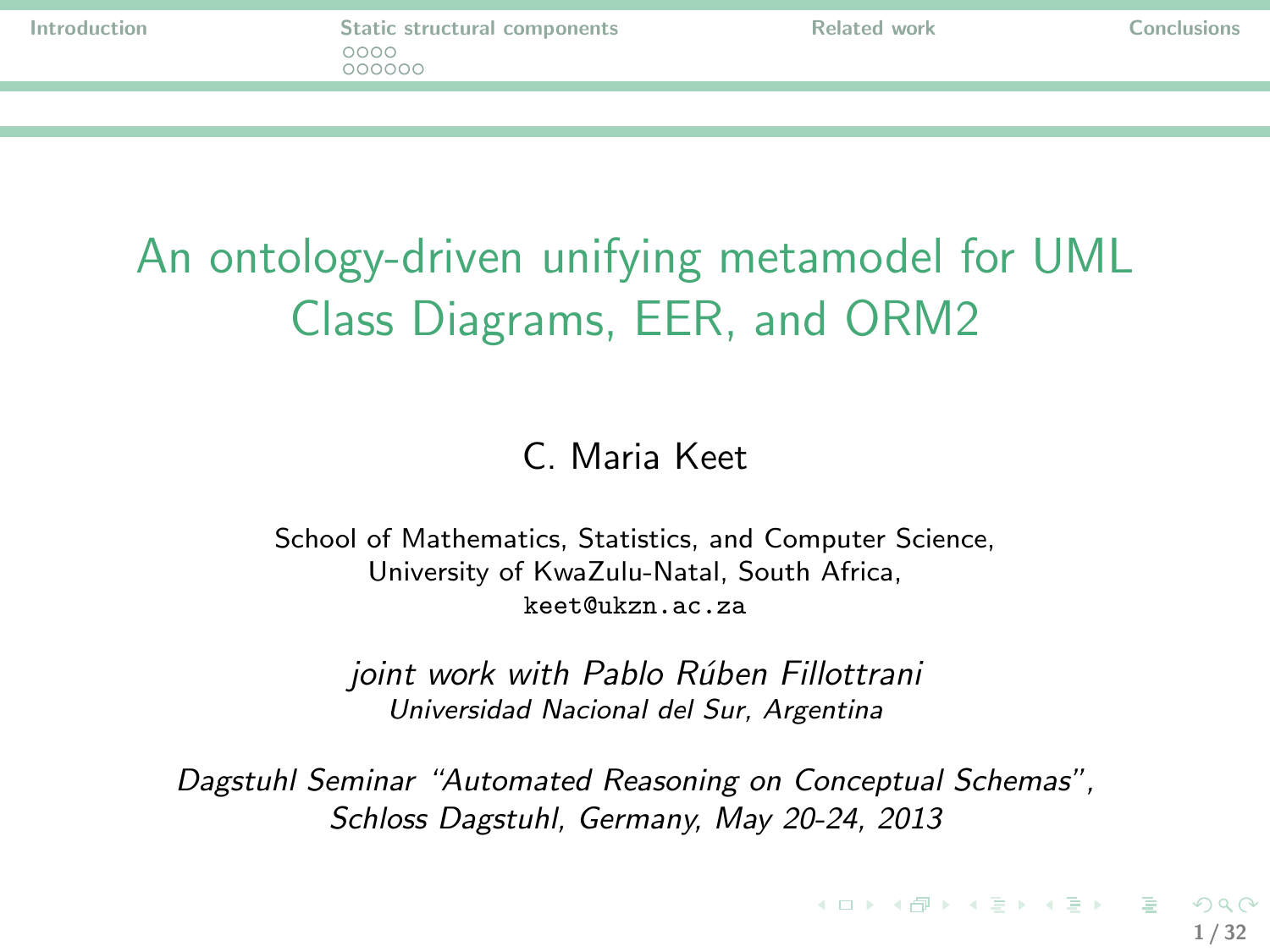| Introduction | Static structural components<br>0000 | Related work | Conclusions |
|--------------|--------------------------------------|--------------|-------------|
|              |                                      |              |             |
|              |                                      |              |             |

# Setting

<span id="page-1-0"></span>NRF/DST- and MINCyT-funded Project "Ontology-driven unification of conceptual modelling languages"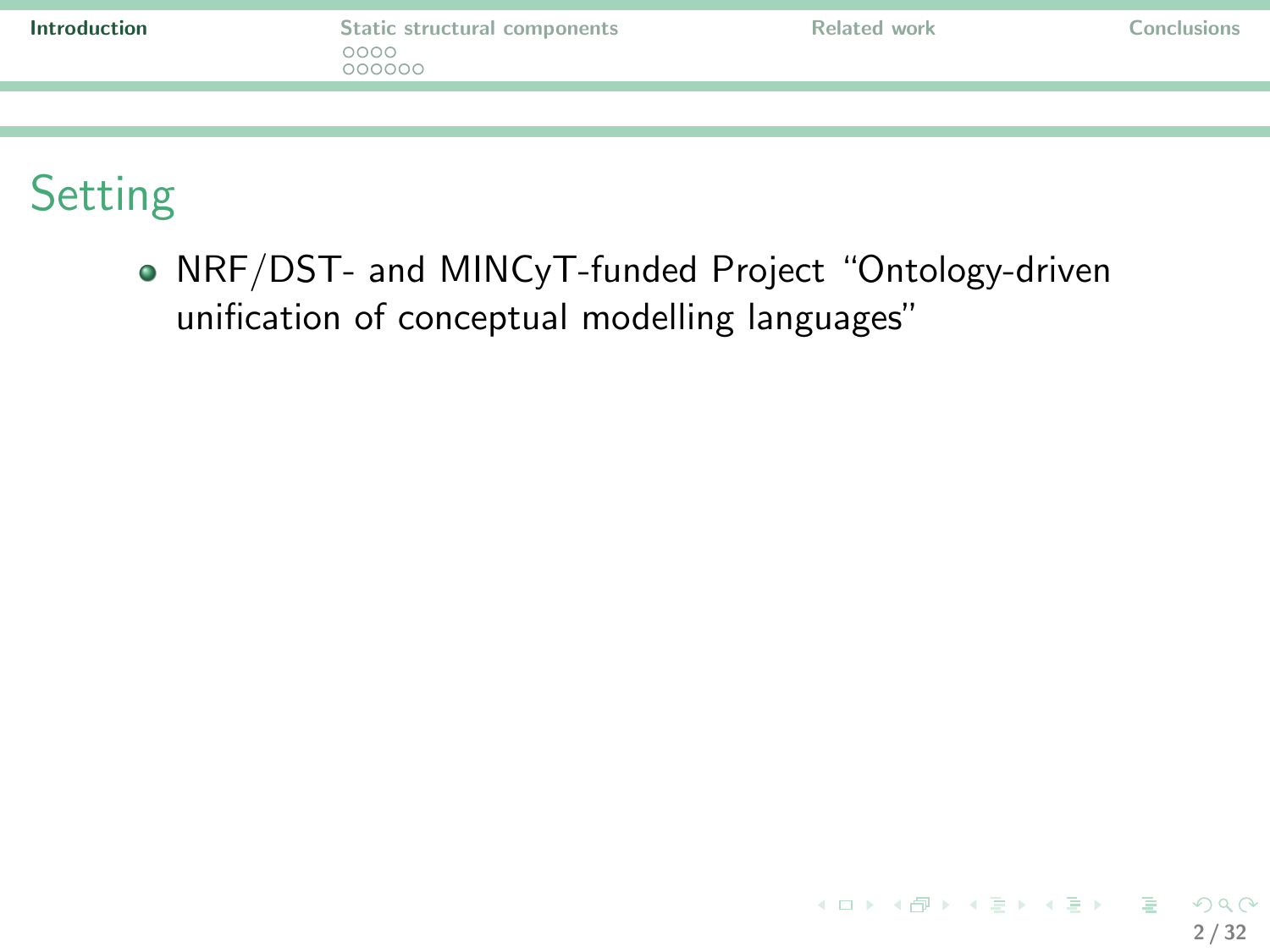| Introduction | Static structural components | Related work | Conclusions |
|--------------|------------------------------|--------------|-------------|
|              |                              |              |             |

# **Setting**

- NRF/DST- and MINCyT-funded Project "Ontology-driven unification of conceptual modelling languages"
- Aims of the project:
	- inter-model assertions among EER, UML v2.4.1, ORM2;
	- o one formalization including all (structural, static) language features, where each of the languages is a fragment;
	- (converting among the representations, and reasoning across models);
	- some module management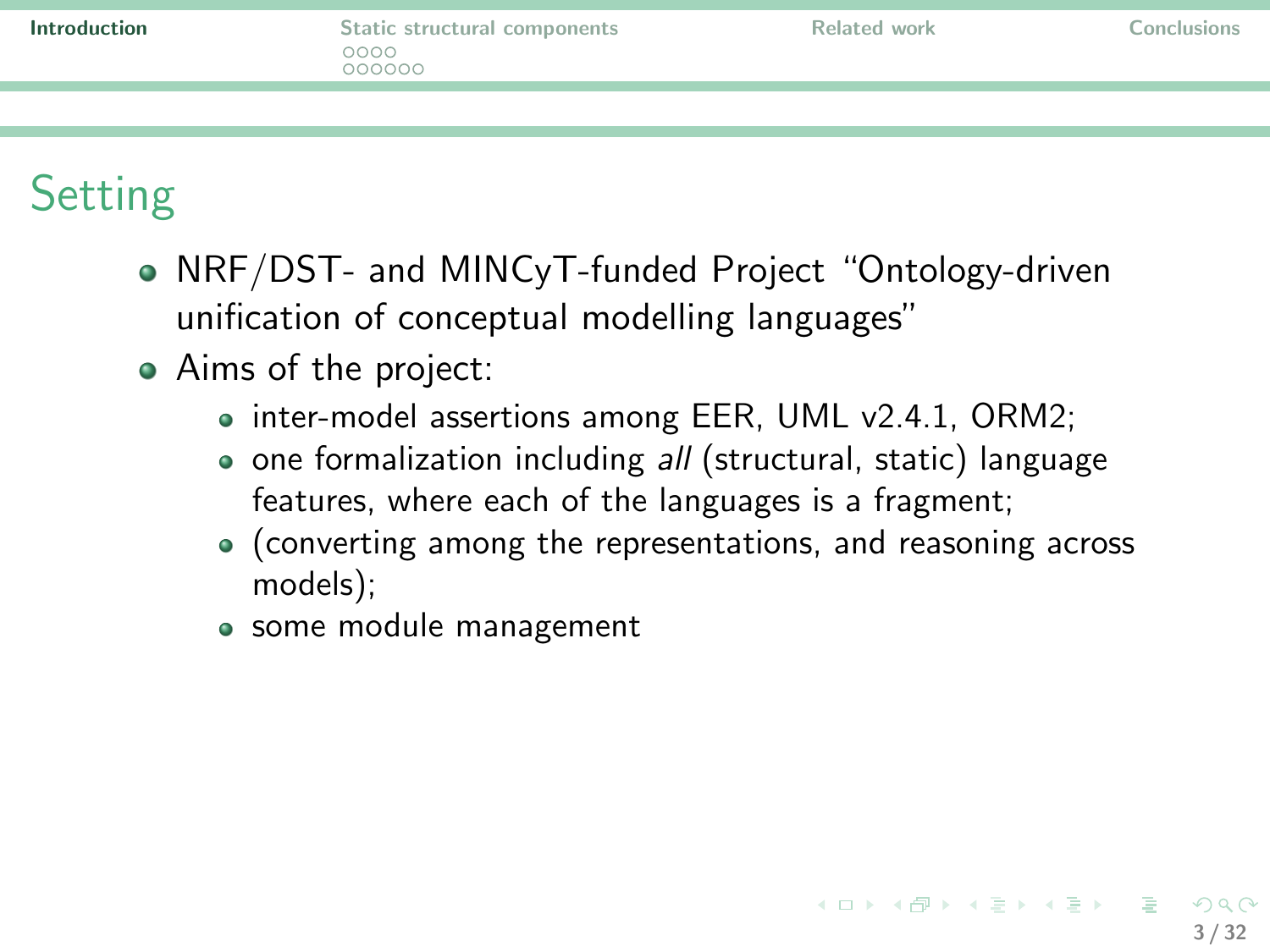| Introduction | Static structural components<br>0000<br>000000 | Related work | Conclusions |
|--------------|------------------------------------------------|--------------|-------------|
|              |                                                |              |             |

# **Setting**

- NRF/DST- and MINCyT-funded Project "Ontology-driven unification of conceptual modelling languages"
- Aims of the project:
	- inter-model assertions among EER, UML v2.4.1, ORM2;
	- o one formalization including all (structural, static) language features, where each of the languages is a fragment;
	- (converting among the representations, and reasoning across models);
	- some module management
- $\Rightarrow$  First step: identify commonalities and differences in terminology, syntax, semantics, and ontological commitments of the structural components of the three main languages (EER, UML Class Diagrams v2.4.1, ORM2)
- <span id="page-3-0"></span>⇒ Metamodel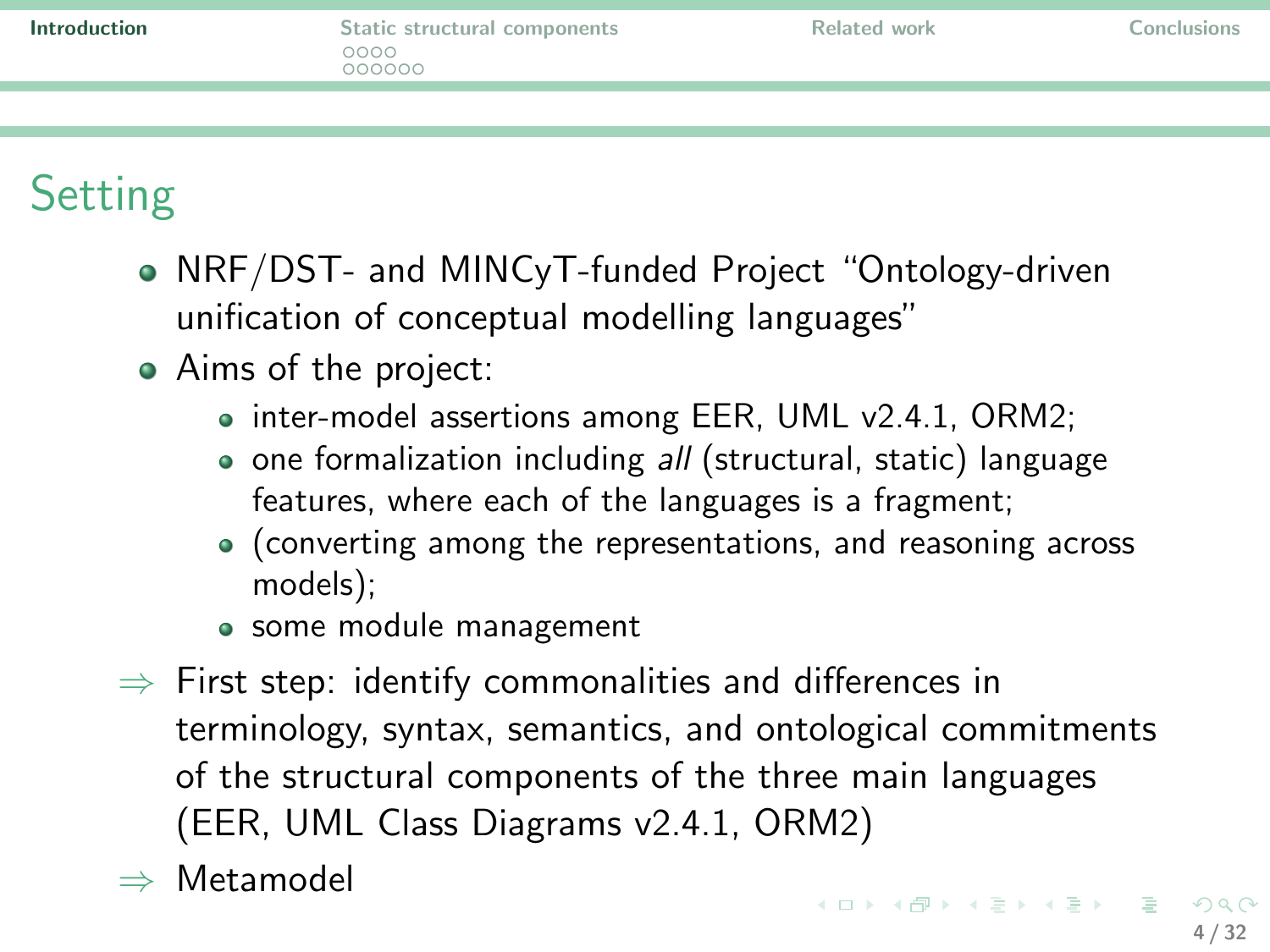# A motivation why first metamodelling

| $\overline{D}\mathcal{LR}_{ifd}$ | OWL 2 DL                                                                      | <b>FOL</b>                                                    |
|----------------------------------|-------------------------------------------------------------------------------|---------------------------------------------------------------|
| $-$ no implementation            | $+$ several automated reason-<br>ers, relatively scalable                     | - few reasoners, not<br>really scalable                       |
| $-$ no interoperability          | $+$ linking with ontologies<br>doable                                         | $-$ no interoperability<br>with existing infras-<br>tructures |
| $-$ no integration               | $+$ 'integration' with OntolOP                                                | $+$ 'integration' with<br><b>OntoIOP</b>                      |
| $+$ formalisation exist          | - formalisation to do                                                         | $\pm$ formalisation exist                                     |
| $+$ little feature mis-<br>match | $-$ what to do with OWL 2 DL<br>features not in the CM lan-<br>guages and vv. | $+$ little feature mis-<br>match                              |
| modularity infras-<br>tructure   | $+$ modularity infrastructure<br>4 0 F                                        | - modularity infras-<br>tructure, end is<br>$\Omega$          |

<span id="page-4-0"></span>5 / 32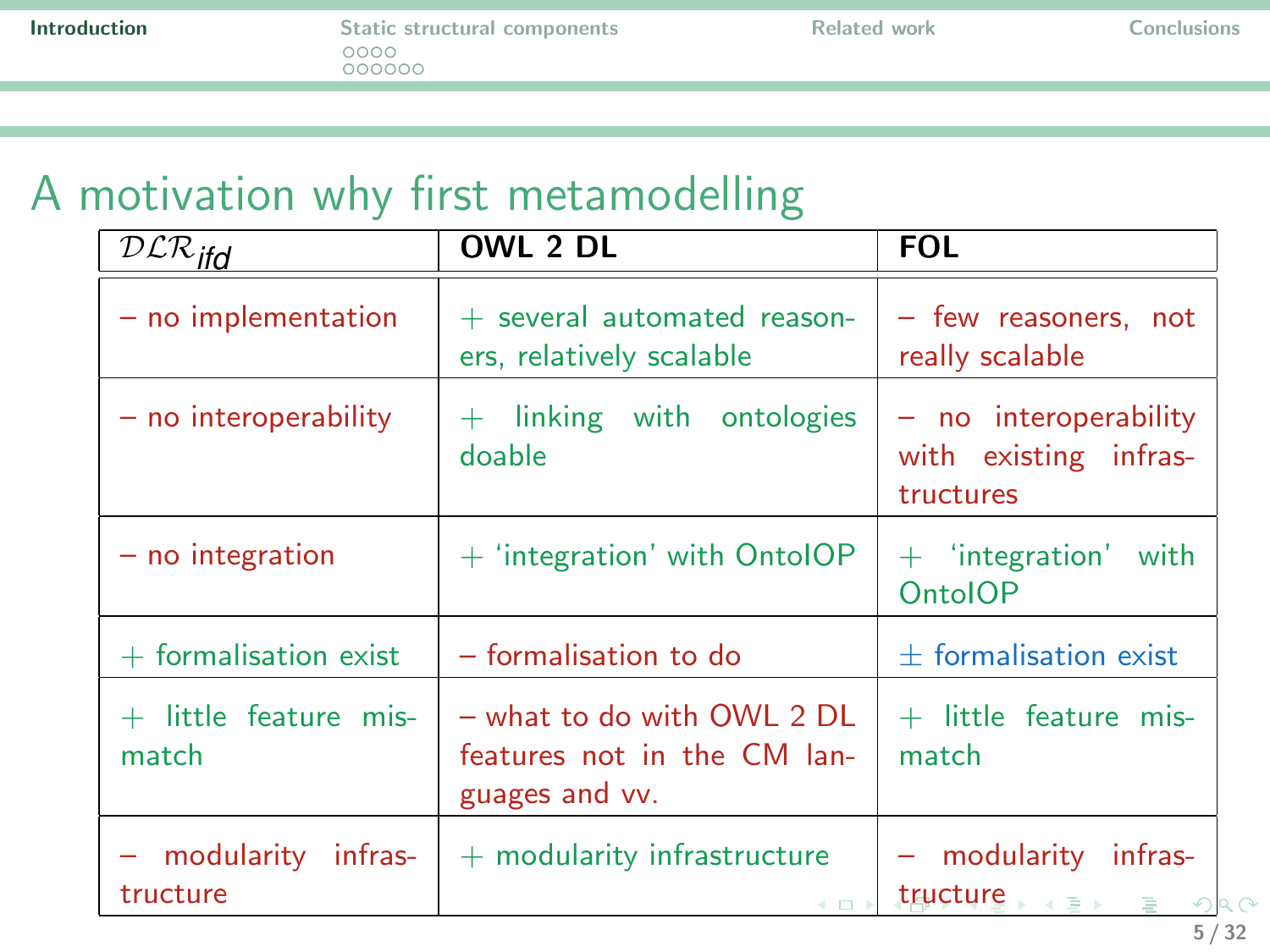<span id="page-5-0"></span>6 / 32

 $\Omega$ 

K ロ X K (日) X X ミ X X ミ X (日) X K (日)

# Ontology-driven

- Uncover ontological decisions embedded in the modelling language, among others:
	- Positionalism of relations (nature of relations)
	- Identification mechanisms (identity)
	- Attributes, 'attribute-free' or 'attribute-hidden' (attributions, quality properties)
	- Subrelations (meaning of a sub-relation)
	- Any differences/similarities for constraints (e.g., on when a relationship may be objectified)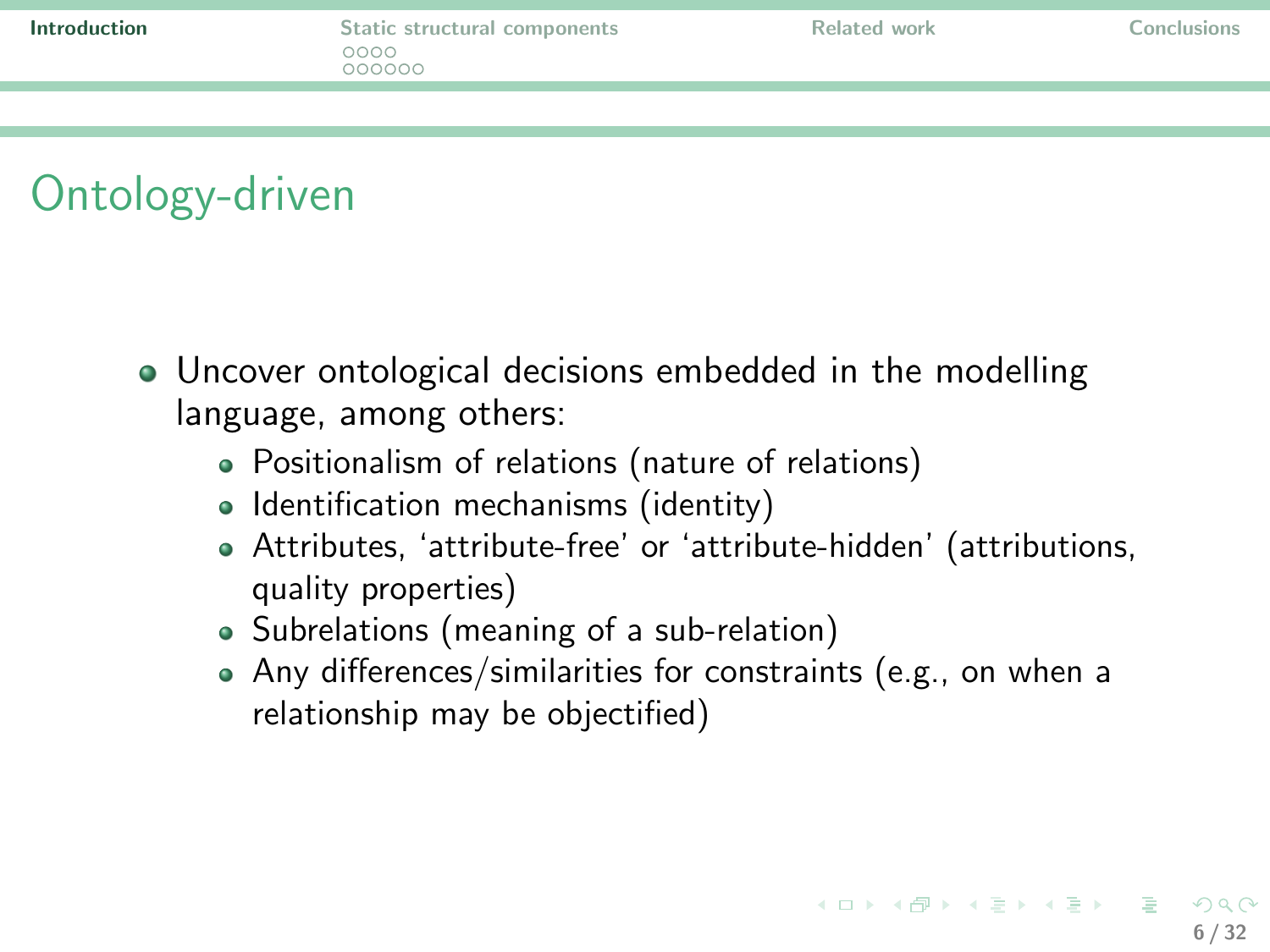## Notes for the metamodel

- We use UML Class Diagram notation for the metamodel
- Not all constraints can be represented in that diagram, but added as textual constraint
- It has some redundancies (from a logic-based perspective), e.g., multivalued attributes
- Not all features may be 'good' features, but we do not judge about elegance (can be addressed in a formalization)
- <span id="page-6-0"></span>Table with naming conventions for UML, EER, ORM2, and the metamodel terms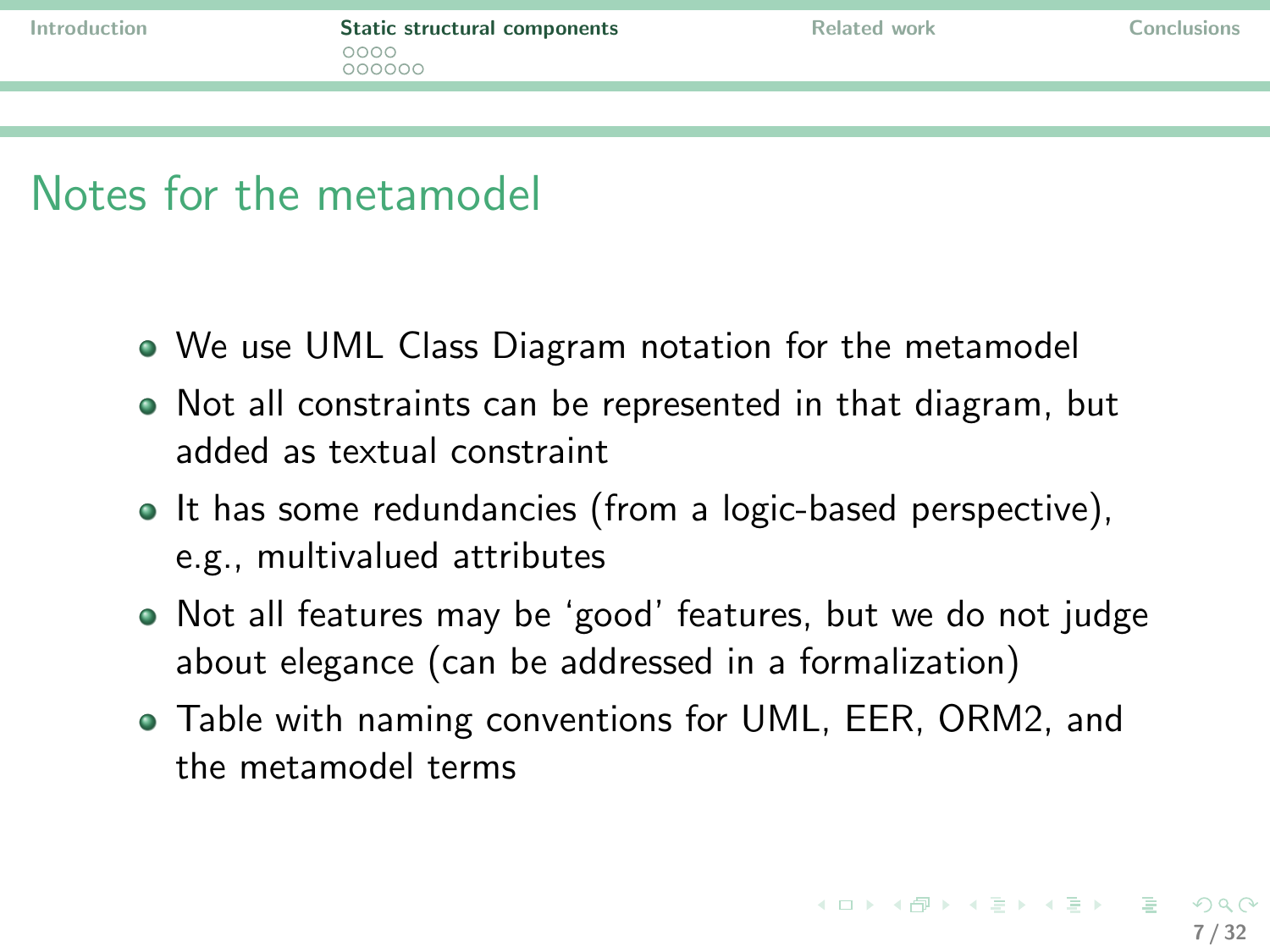## Principal static entities of the metamodel

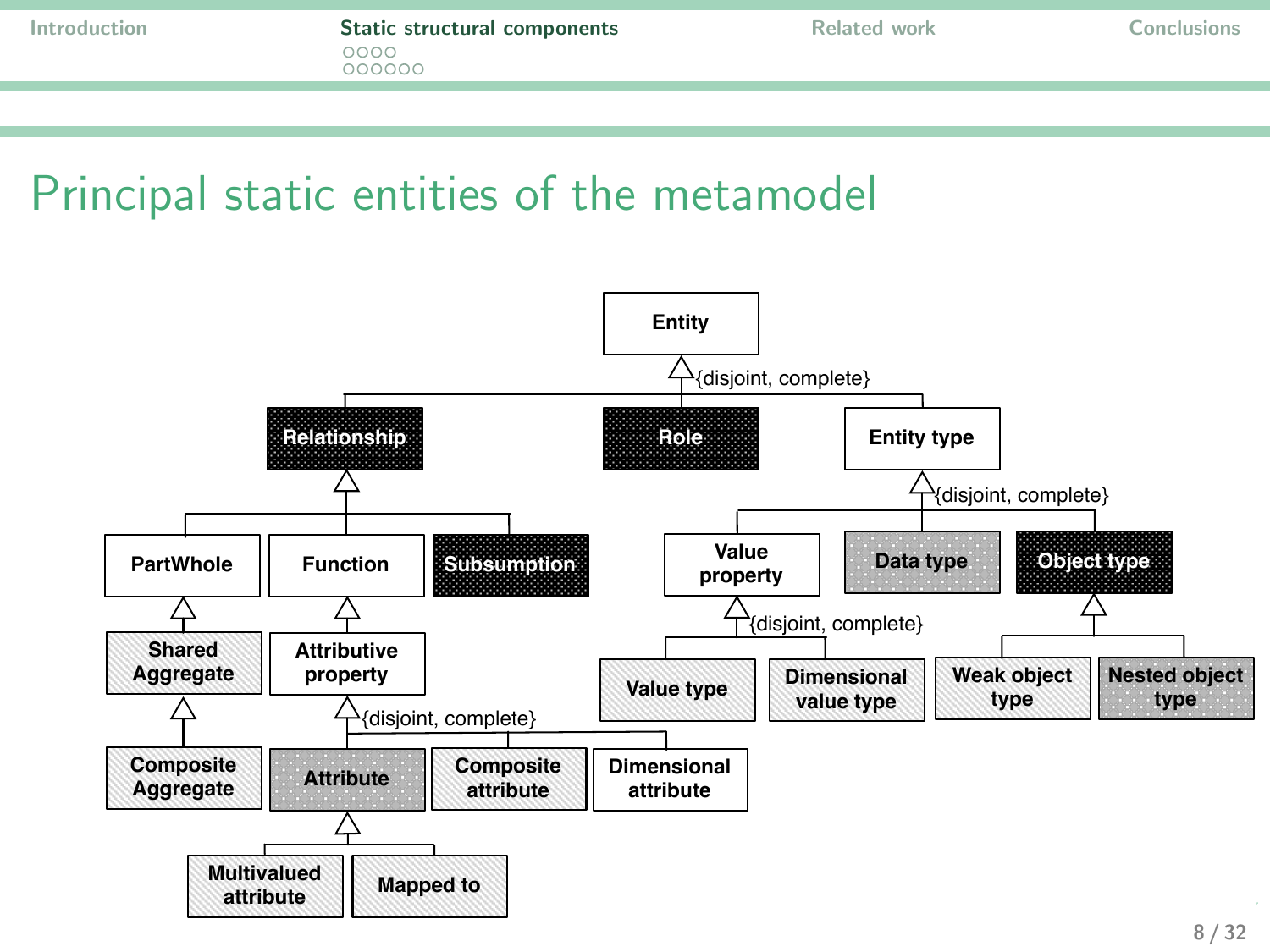#### [Introduction](#page-1-0) **[Static structural components](#page-6-0)** [Related work](#page-23-0) [Conclusions](#page-27-0)<br>  $0000$

 $000000$ 



9 / 32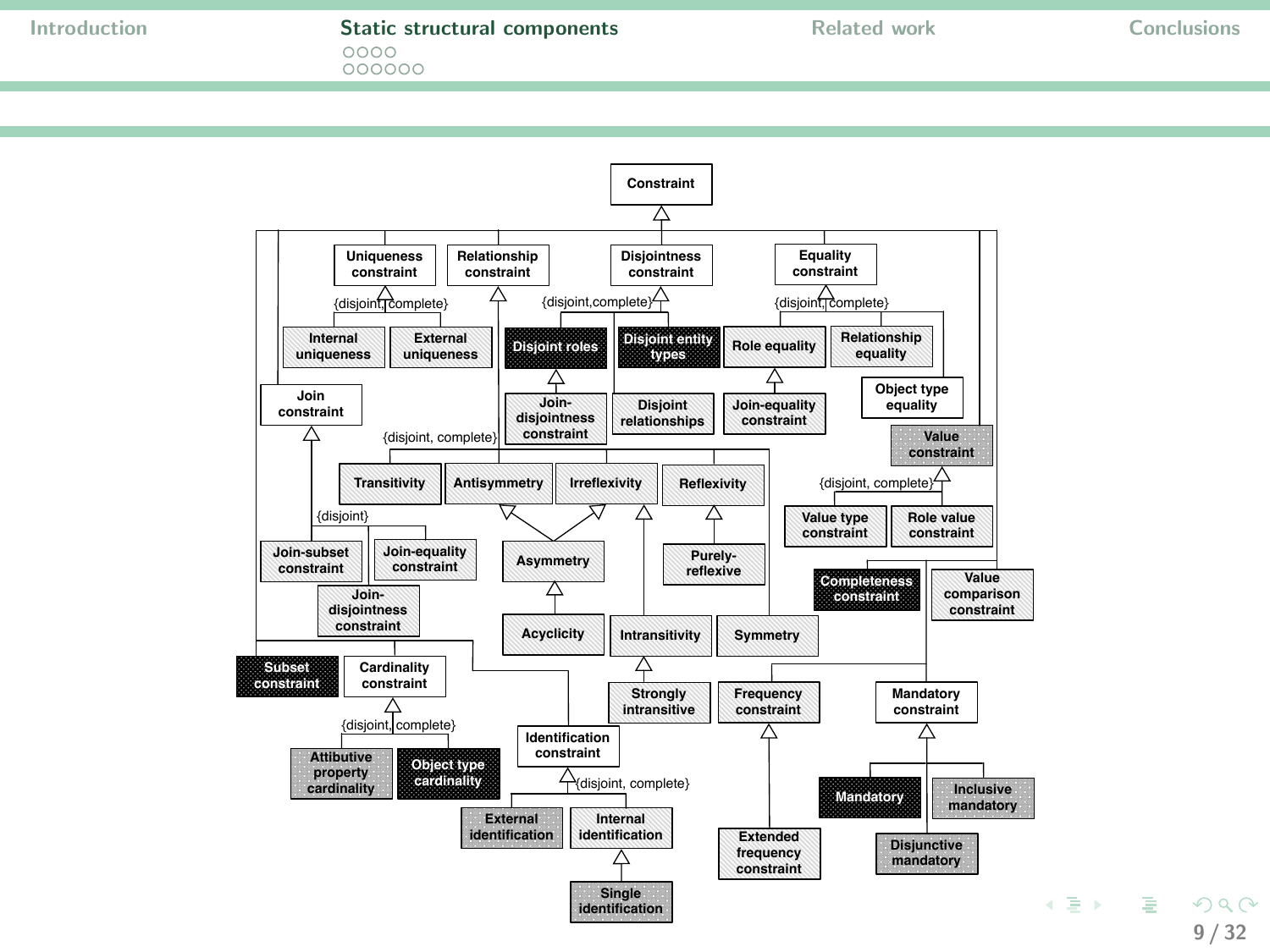| Introduction |  |  |  |  |
|--------------|--|--|--|--|
|              |  |  |  |  |

<span id="page-9-0"></span>10 / 32

KED KARD KED KED E LORO

[Roles, relationships, and predicates](#page-9-0)

#### • UML, EER, and ORM are all **positionalist** [\[Keet\(2009\)\]](#page-30-0)

- $\bullet$  *n*-ary relationship
- Role that an entity plays in a relationship
- No order on the roles (or: 'relationship' as a set of roles), but one can add an order
- Relationship composed of roles
- Optional predicate, with order and no roles
- **Cardinality**
- Nested object type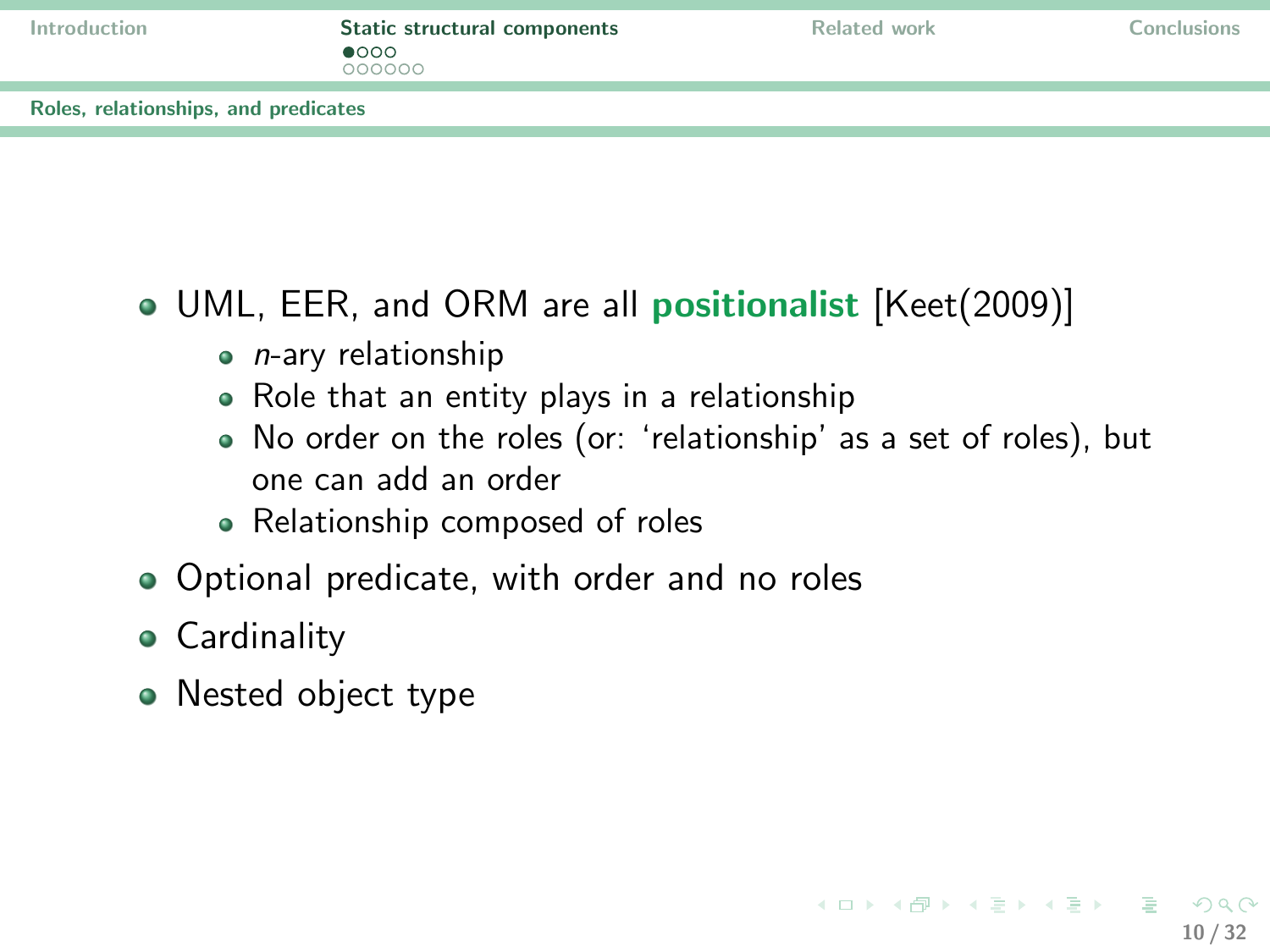[Introduction](#page-1-0) **[Static structural components](#page-6-0)** [Related work](#page-23-0) [Conclusions](#page-27-0)<br>  $\circ \bullet \circ \circ$  $000000$ 

[Roles, relationships, and predicates](#page-10-0)

# Principal relationships between Relationship, Role, and Entity type



<span id="page-10-0"></span>**KORK REPORT AND A SHOP** 11 / 32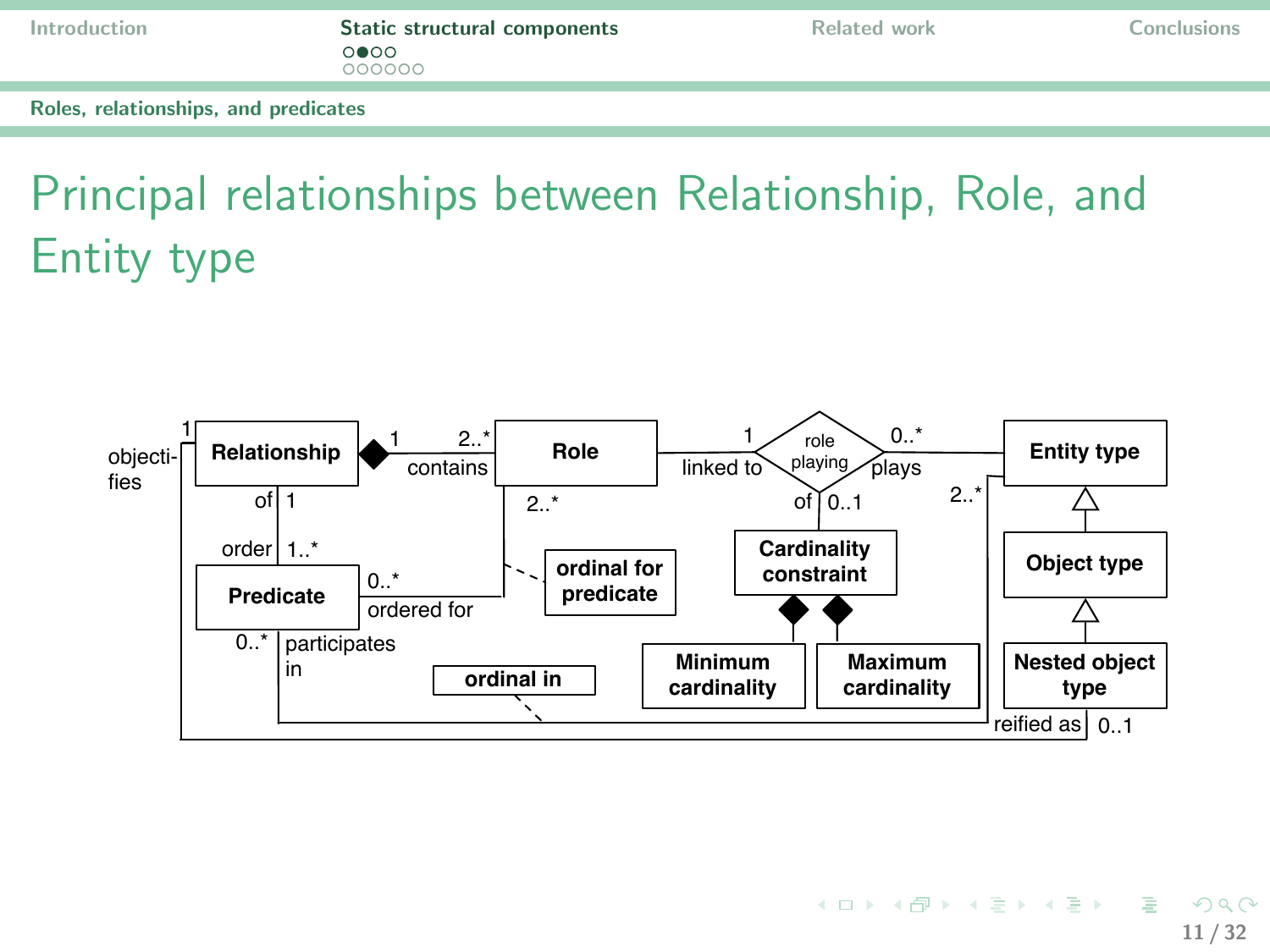| Introduction |  |  |  |  |
|--------------|--|--|--|--|
|              |  |  |  |  |

[Roles, relationships, and predicates](#page-11-0)

# Notes

- Relations between roles and a predicate can only exist if there is a relation between those roles and the relationship that that predicate is an ordering of (i.e., it is a join-subset)
- <span id="page-11-0"></span>Entities that participate in the predicate must play those roles that compose the relationship of which that predicate is an ordered version of it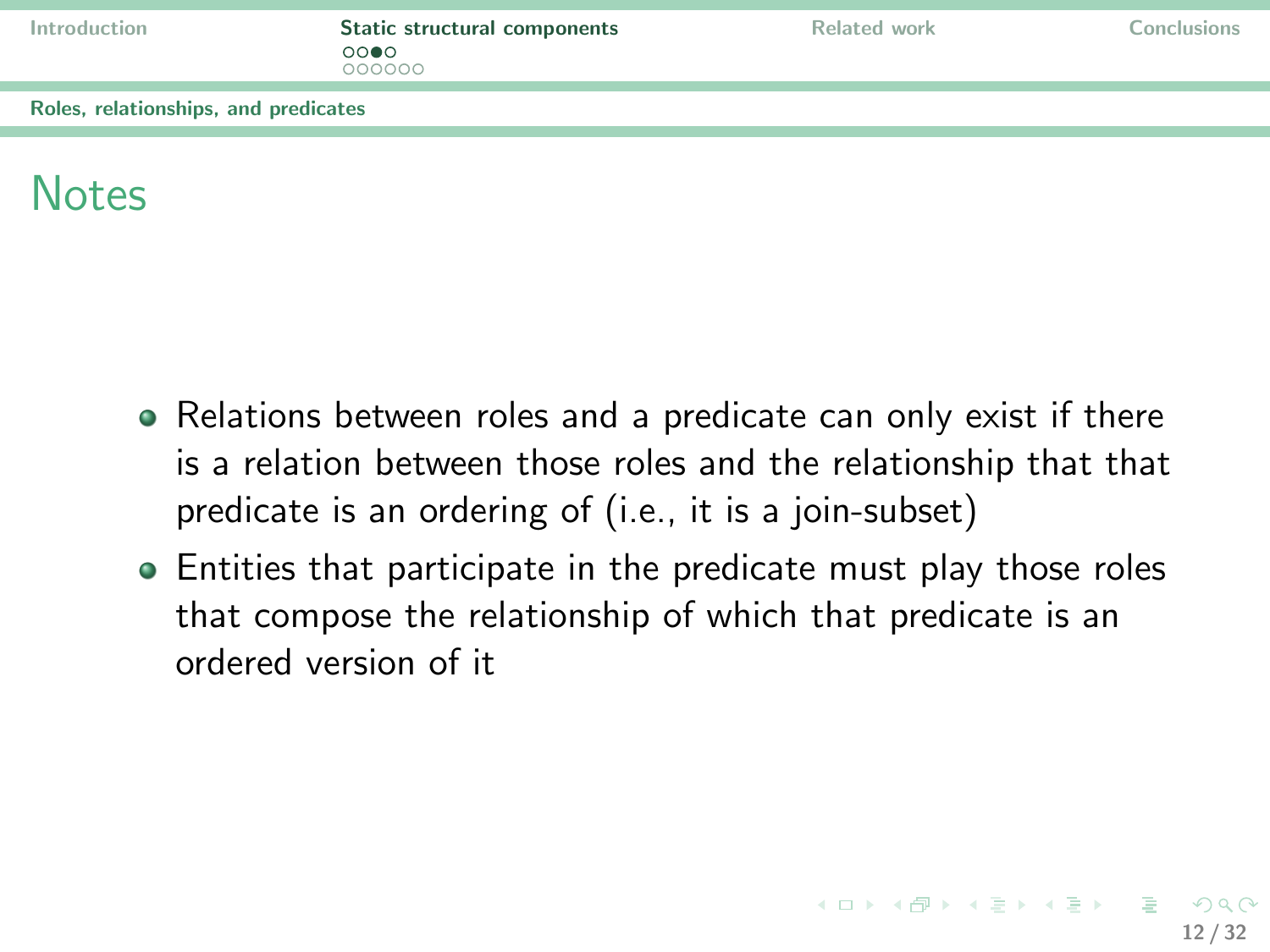[Introduction](#page-1-0) **[Static structural components](#page-6-0)** [Related work](#page-23-0) [Conclusions](#page-27-0)<br>  $000 \bullet$  $000000$ 

[Roles, relationships, and predicates](#page-12-0)

# Subsumption and aggregation



<span id="page-12-0"></span>13 / 32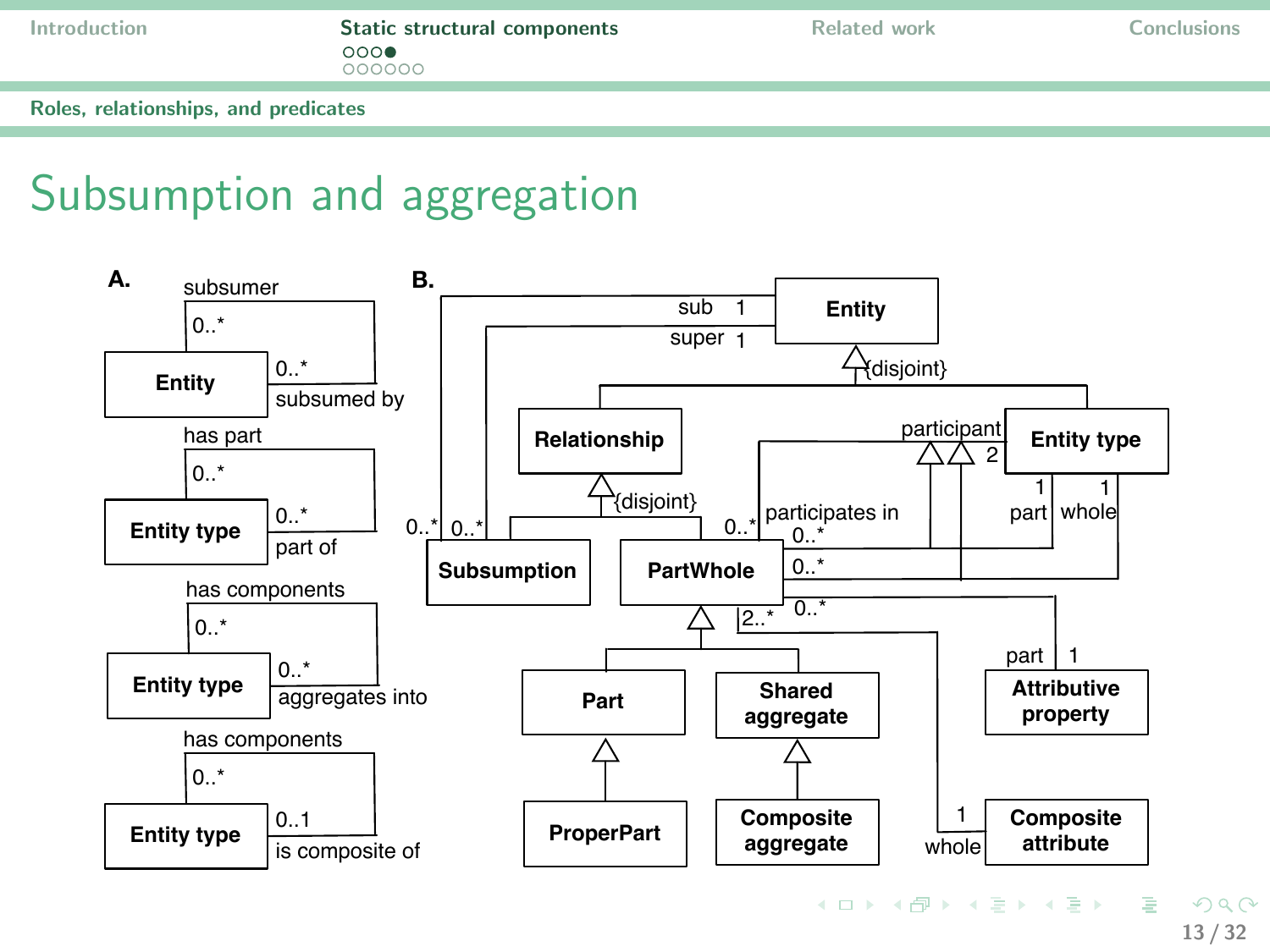| Introduction               | Static structural components<br>0000<br>•00000 | Related work | Conclusions |
|----------------------------|------------------------------------------------|--------------|-------------|
| Attributes and value types |                                                |              |             |
|                            |                                                |              |             |

## What are attributes?

- An *attribute*  $(A)$  is a binary relationship between a relationship or entity type  $(R \cup E)$  and a data type  $(D)$ , i.e.,  $A \mapsto R \cup F \times D$
- An attribute is no more, and no less
- <span id="page-13-0"></span>For instance, one can have an attribute hasColour, that relates an object type to a string; e.g, has Colour  $\mapsto$  Flower  $\times$  String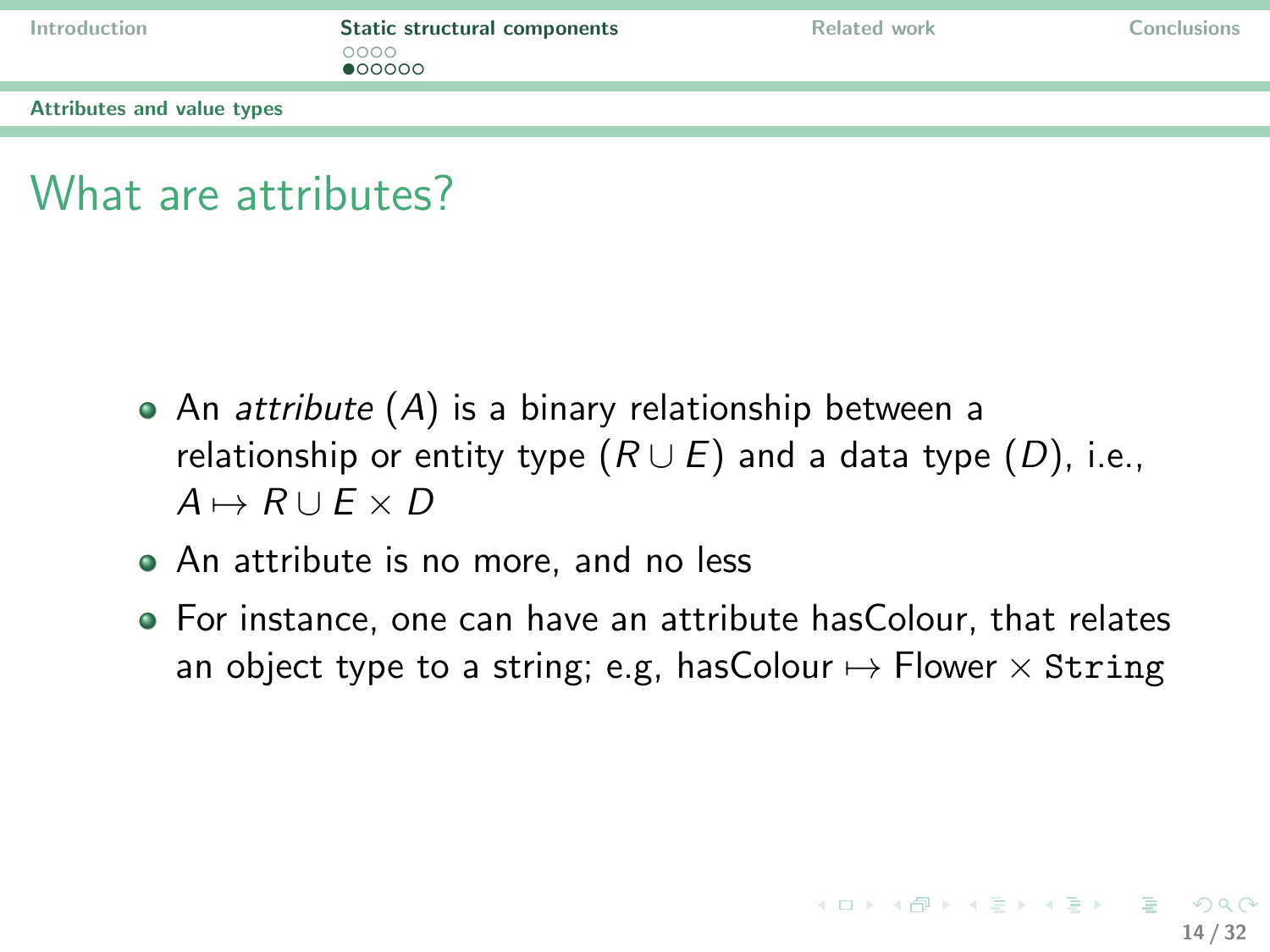|  | Introduction |  |  |  |  |
|--|--------------|--|--|--|--|
|  |              |  |  |  |  |

<span id="page-14-0"></span>

[Attributes and value types](#page-14-0)

# Attribution in Ontology and ontologies

- Principally as quality property, formalised as unary predicate
- Separate relation to endurants or perdurants
- Separate relation to 'values' (qualia) of an attribution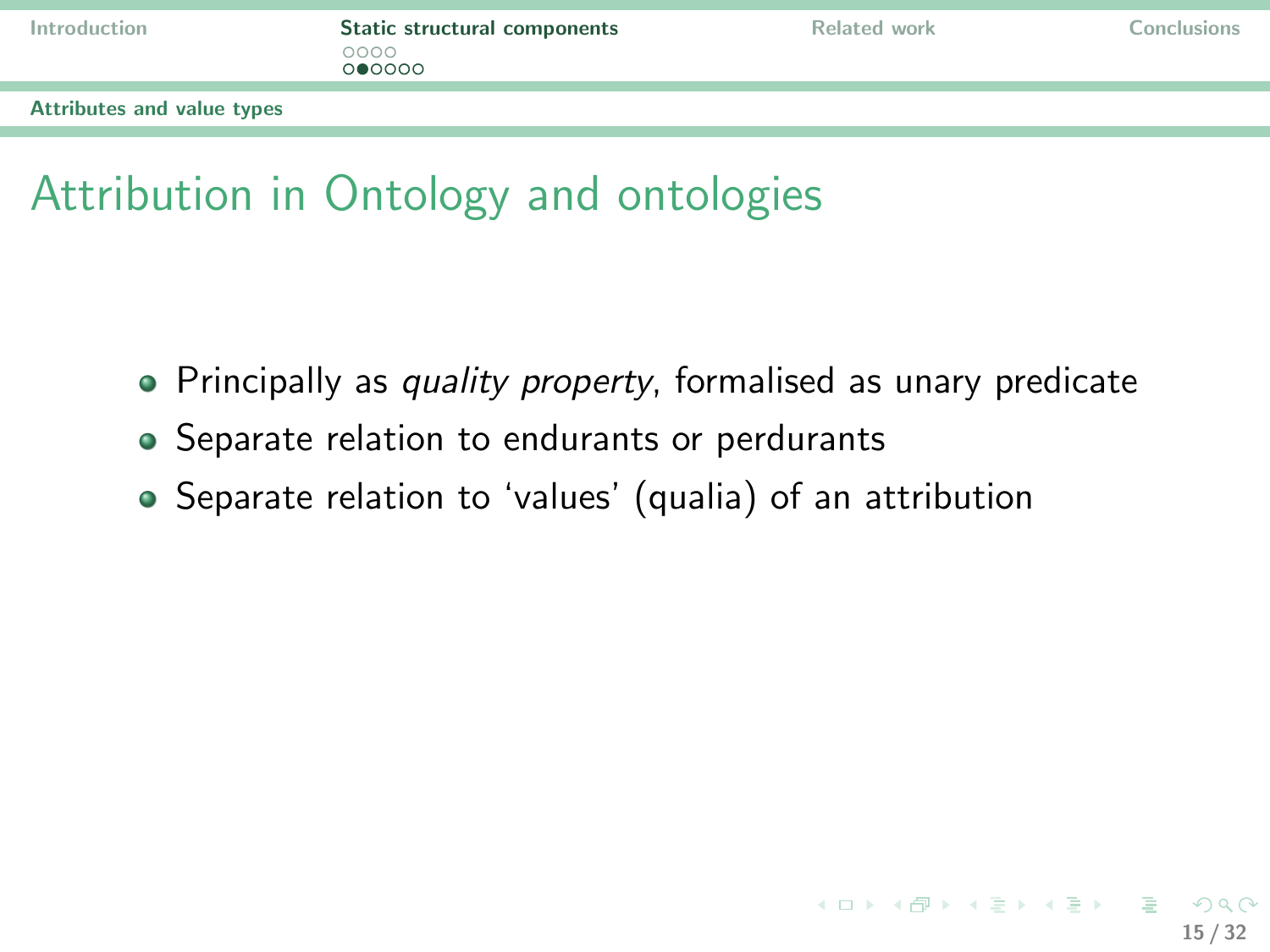| Introduction |  |  |  |  |
|--------------|--|--|--|--|
|              |  |  |  |  |

<span id="page-15-0"></span>

[Attributes and value types](#page-15-0)

# Attribution in Ontology and ontologies

- Principally as quality property, formalised as unary predicate
- Separate relation to endurants or perdurants
- Separate relation to 'values' (qualia) of an attribution
- Implemented as such in foundational ontologies, such as DOLCE and GFO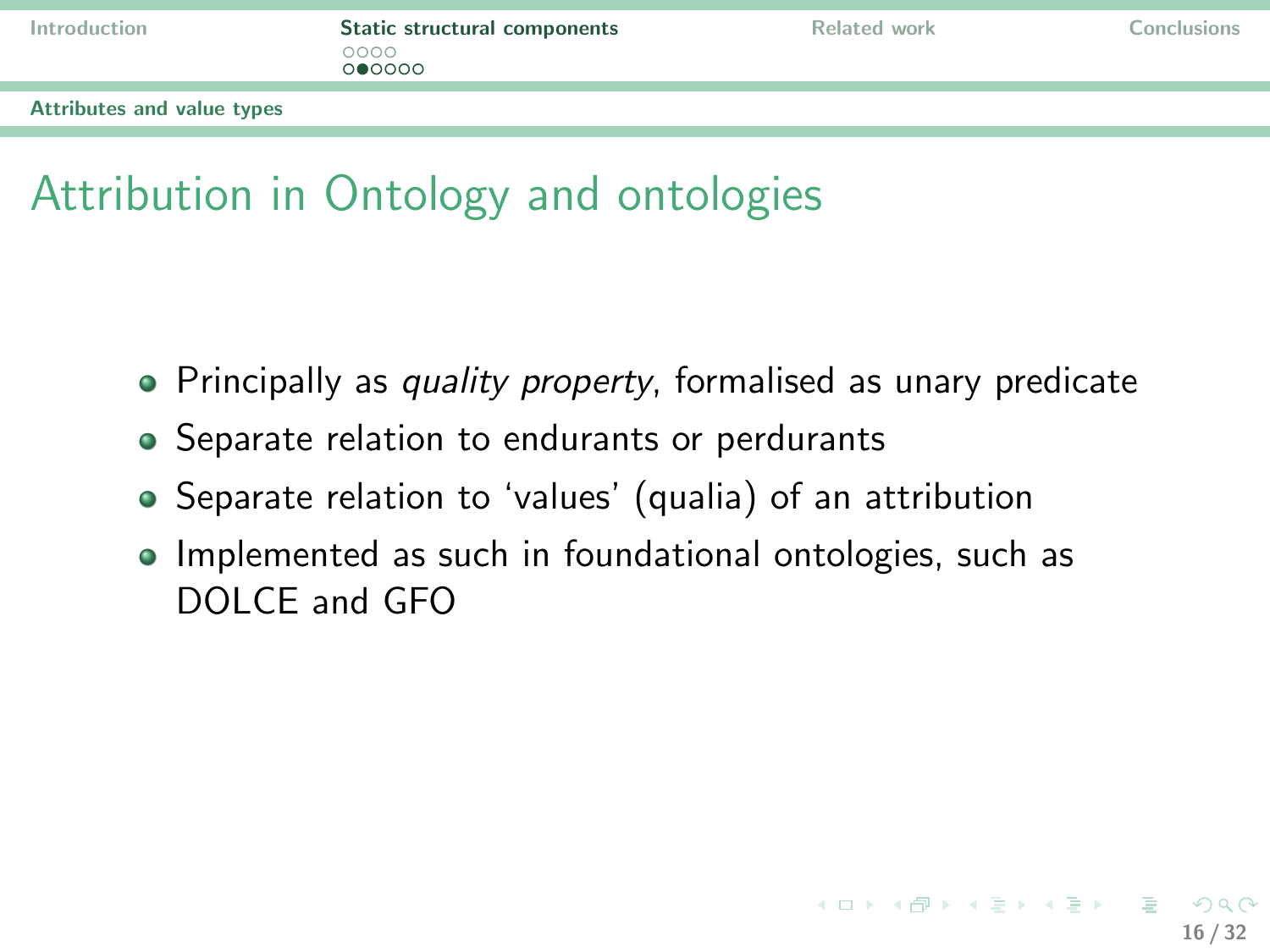|  |  | Introduction |  |
|--|--|--------------|--|
|  |  |              |  |

<span id="page-16-0"></span>

[Attributes and value types](#page-16-0)

# Attribution in Ontology and ontologies

- Principally as quality property, formalised as unary predicate
- Separate relation to endurants or perdurants
- Separate relation to 'values' (qualia) of an attribution
- Implemented as such in foundational ontologies, such as DOLCE and GFO
- Practically, the same quality property can be related to more than one entity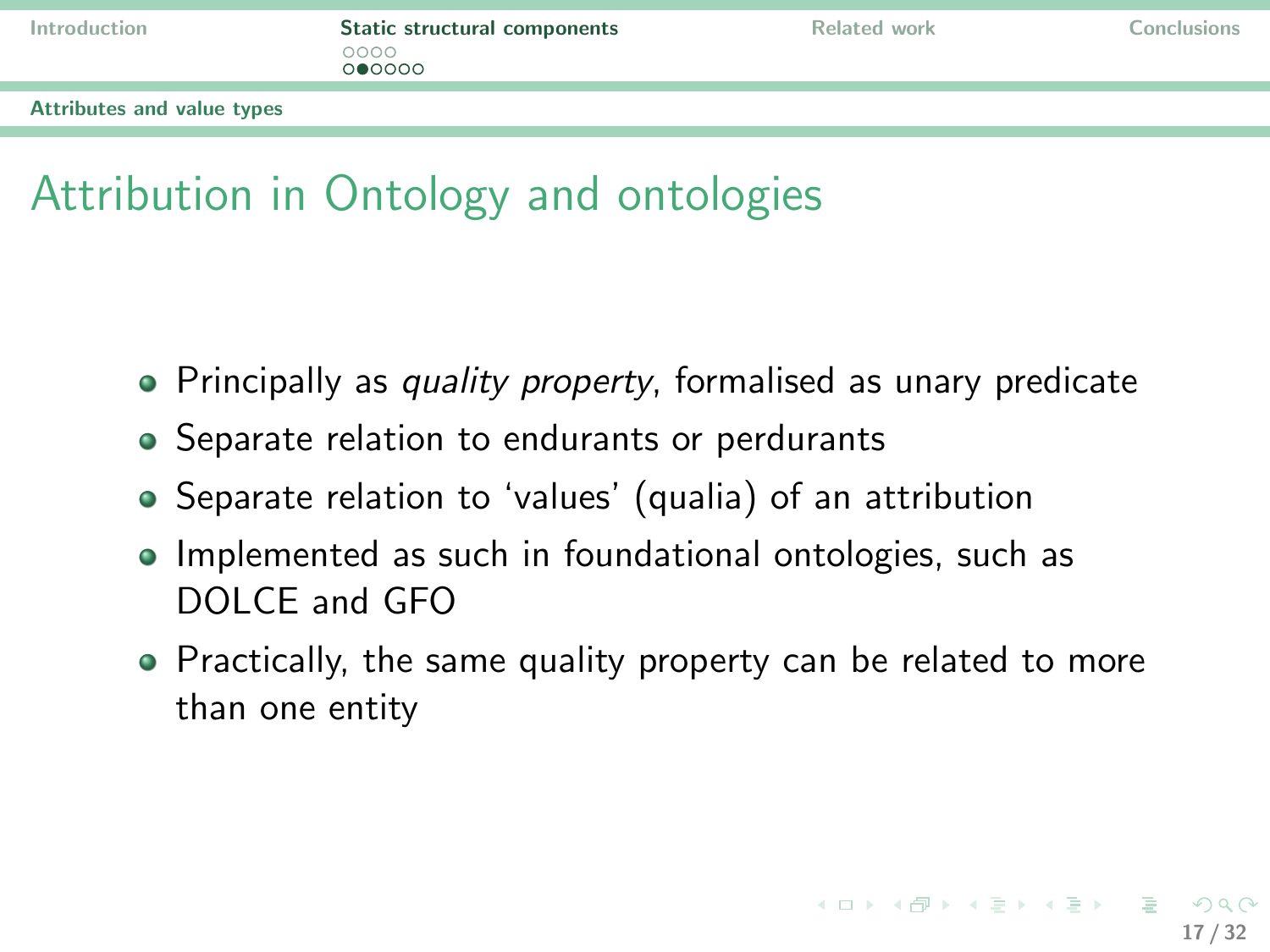| Introduction |  |  |  |
|--------------|--|--|--|
|              |  |  |  |

[Attributes and value types](#page-17-0)

# Examples of 'attributes' in UML, EER, ORM

**A. UML Class Diagram (two options) B. ORM 2 (two options)**





**D. EER (bubble notation)**

<span id="page-17-0"></span>

#### **C. ER (Barker notation)**

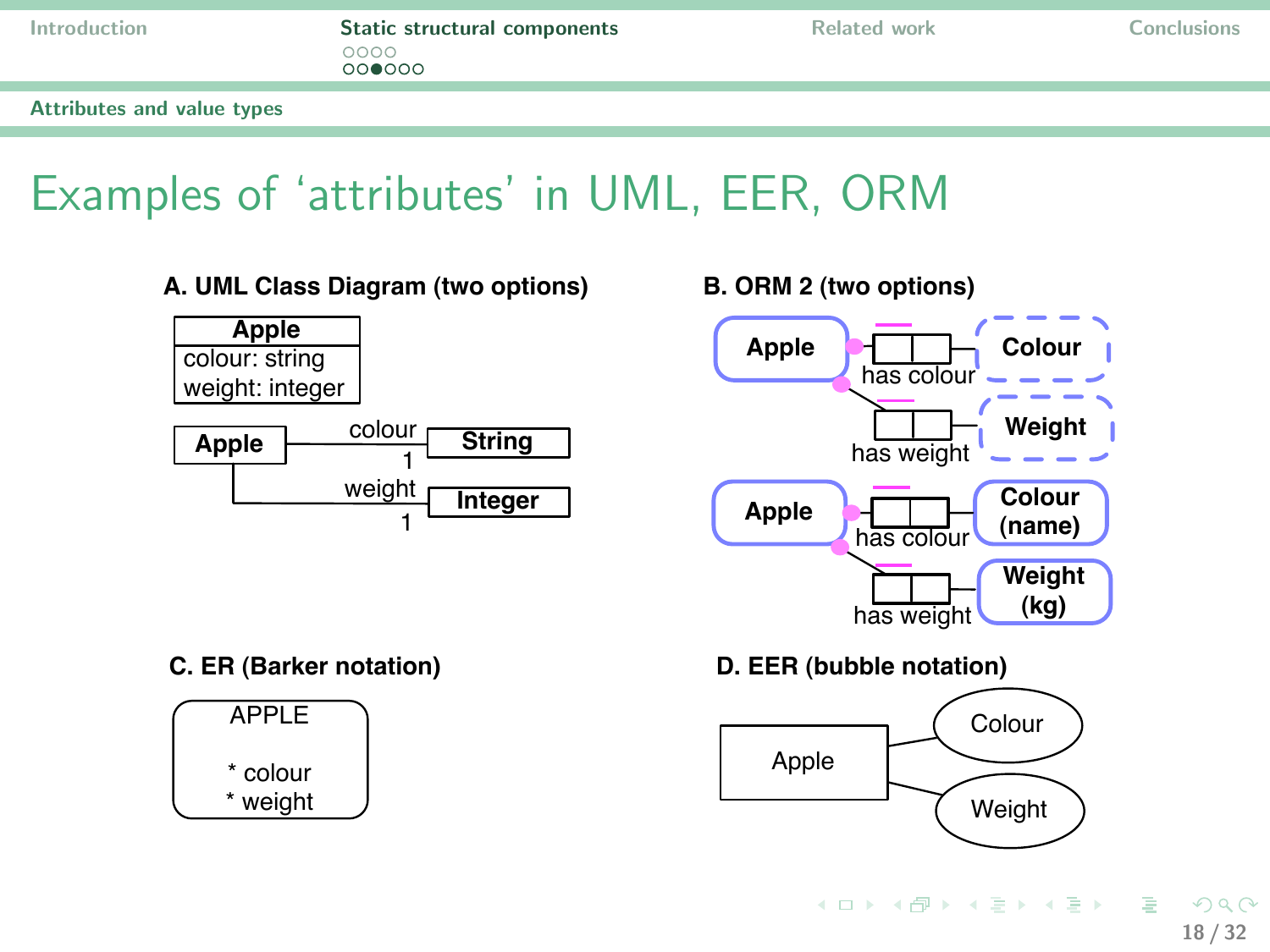|  |  |  | Introduction |  |  |  |
|--|--|--|--------------|--|--|--|
|  |  |  |              |  |  |  |

<span id="page-18-0"></span>19 / 32

K ロ ▶ K 個 ▶ K ヨ ▶ K ヨ ▶ │ ヨ │ めんぴ

[Attributes and value types](#page-18-0)

## Dimensional attributes and value types

- **•** dimension for the value: implicit meaning in the values for some data types, which has to do with measurements
- $\bullet$  e.g., hasHeight  $\mapsto$  Flower  $\times$  Integer does not contain any of that information, but somehow has to be included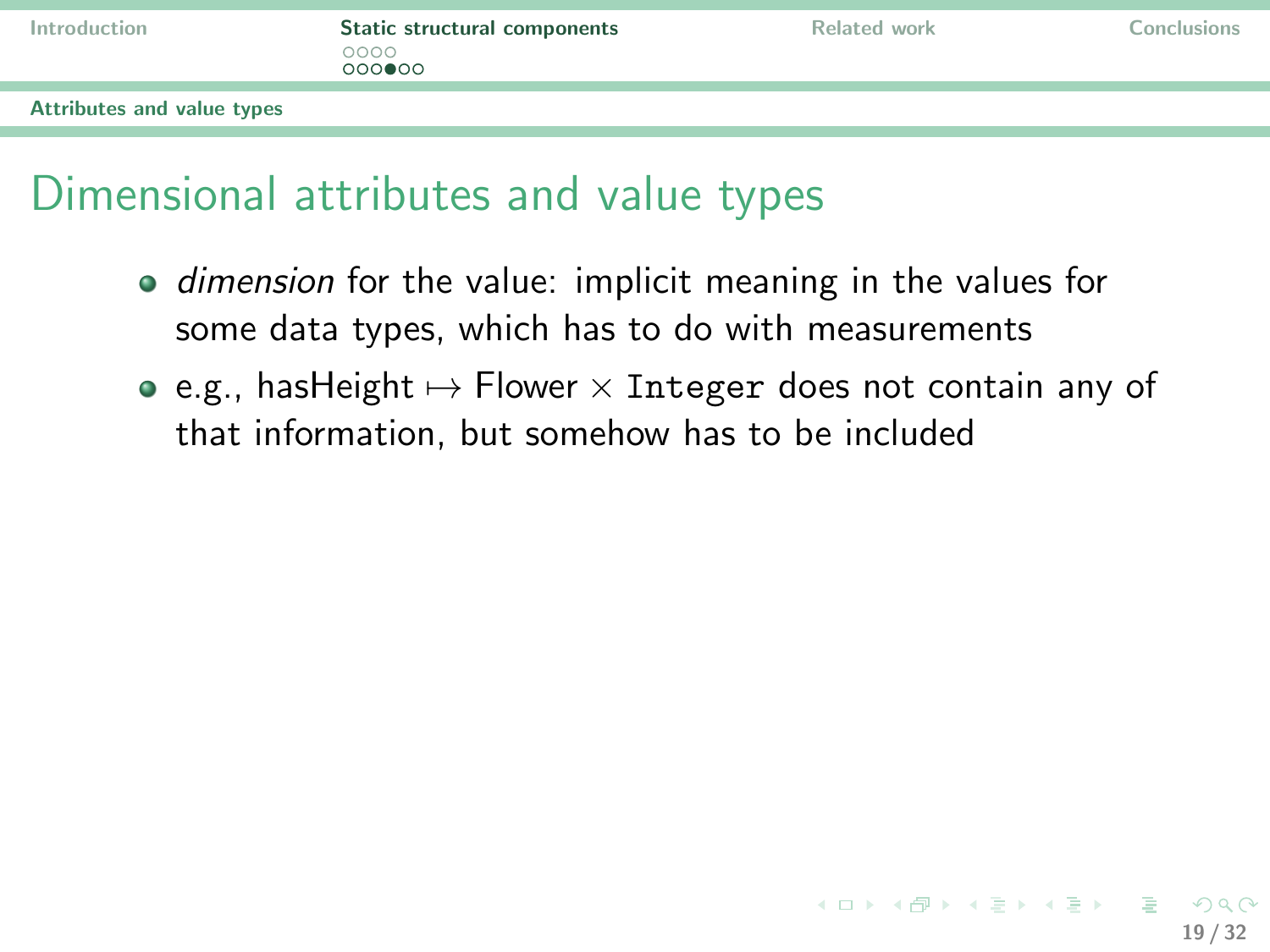| Introduction |  |  |  |  |
|--------------|--|--|--|--|
|              |  |  |  |  |

[Attributes and value types](#page-19-0)

# Dimensional attributes and value types

- **•** dimension for the value: implicit meaning in the values for some data types, which has to do with measurements
- $\bullet$  e.g., hasHeight  $\mapsto$  Flower  $\times$  Integer does not contain any of that information, but somehow has to be included
- <span id="page-19-0"></span>• How? e.g.:
	- hasHeight  $\mapsto$  Flower  $\times$  Integer  $\times$  cm or perhaps with an approach along the line of:
	- $\bullet$  hasHeight  $\mapsto$  Flower  $\times$  Height
	- $\bullet$  mapped\_to  $\mapsto$  Height  $\times$  Integer
	- $\bullet\,$  hasDimension  $\mapsto$  Integer  $\times$  cm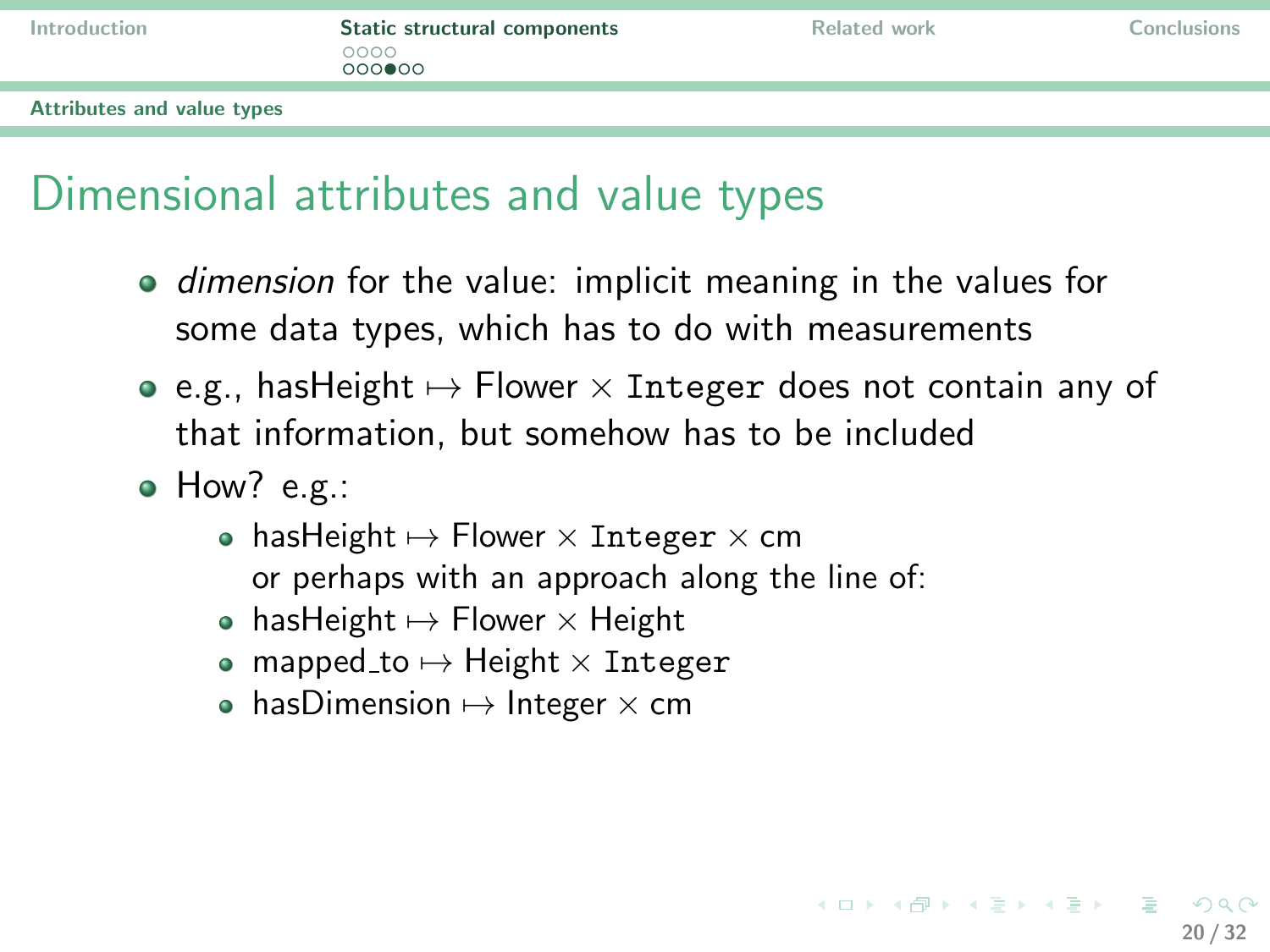| Introduction |  |  |  |  |
|--------------|--|--|--|--|
|              |  |  |  |  |

<span id="page-20-0"></span>

[Attributes and value types](#page-20-0)

# Dimensional attributes and value types

- **•** dimension for the value: implicit meaning in the values for some data types, which has to do with measurements
- $\bullet$  e.g., hasHeight  $\mapsto$  Flower  $\times$  Integer does not contain any of that information, but somehow has to be included
- How? e.g.:
	- hasHeight  $\mapsto$  Flower  $\times$  Integer  $\times$  cm or perhaps with an approach along the line of:
	- hasHeight  $\mapsto$  Flower  $\times$  Height
	- $\bullet$  mapped to  $\mapsto$  Height  $\times$  Integer
	- $\bullet\,$  hasDimension  $\mapsto$  Integer  $\times$  cm
- Within the scope of unification, add the notion of dimension (not a whole system of recording measurement data for a specific scenario)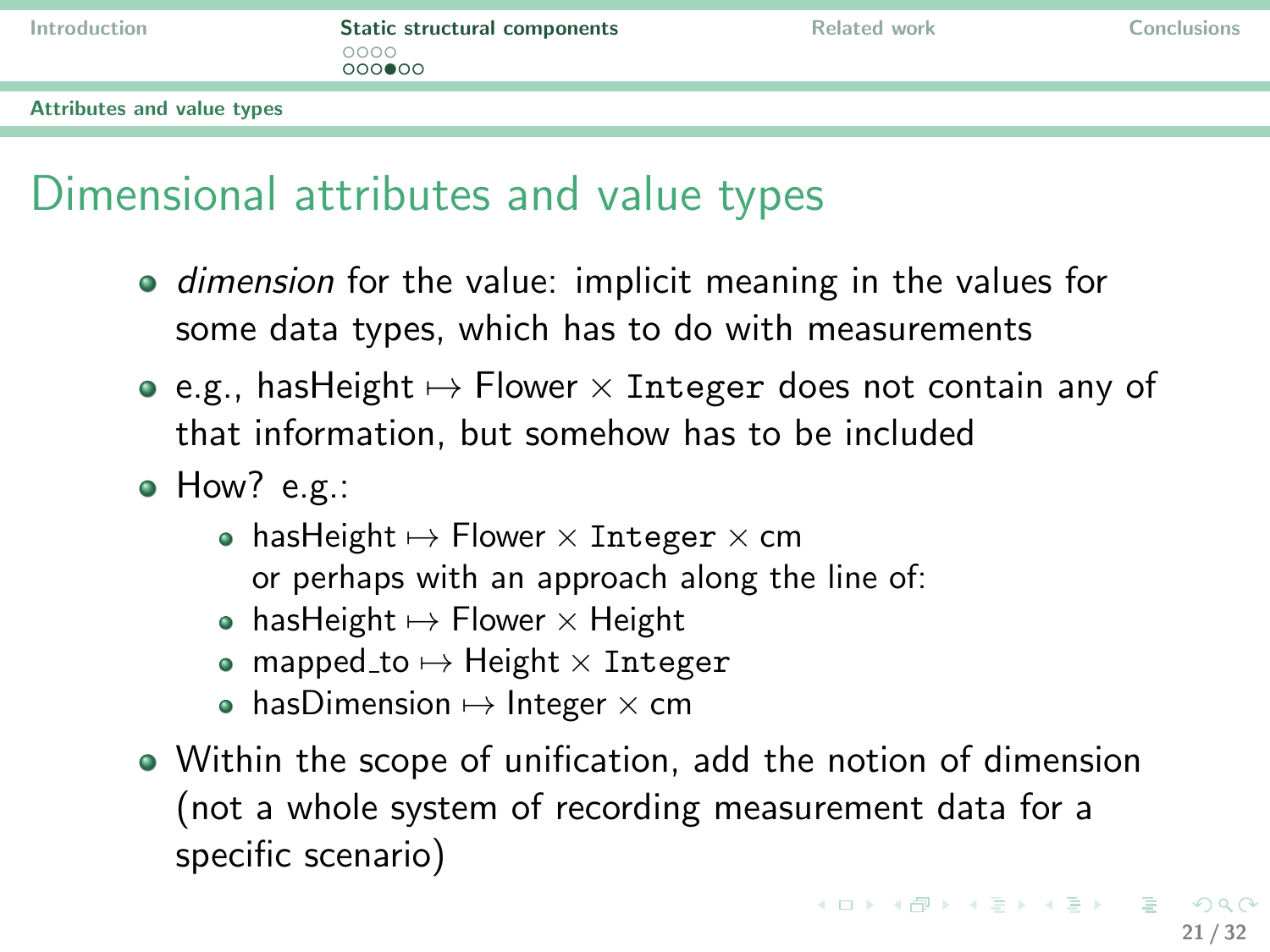| Introduction |  |  |  |  |
|--------------|--|--|--|--|
|              |  |  |  |  |

[Attributes and value types](#page-21-0)

#### Attributes in the metamodel



<span id="page-21-0"></span>KO KARA KE KAEK LE YOKO 22 / 32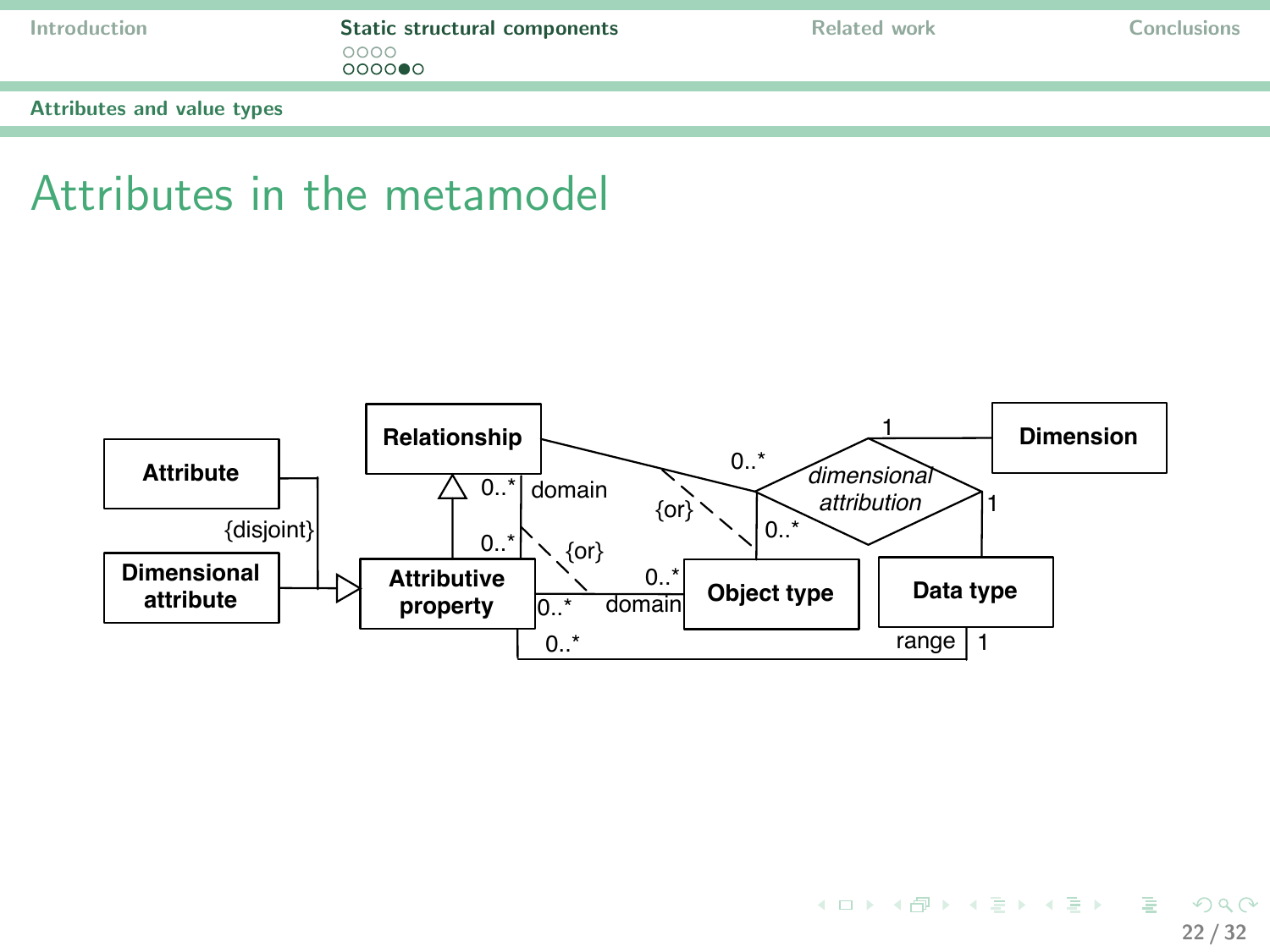| Introduction |  |  |  |  |
|--------------|--|--|--|--|
|              |  |  |  |  |

[Attributes and value types](#page-22-0)

## Value types in the metamodel



<span id="page-22-0"></span>KO KARA KE KAEK LE YOKO 23 / 32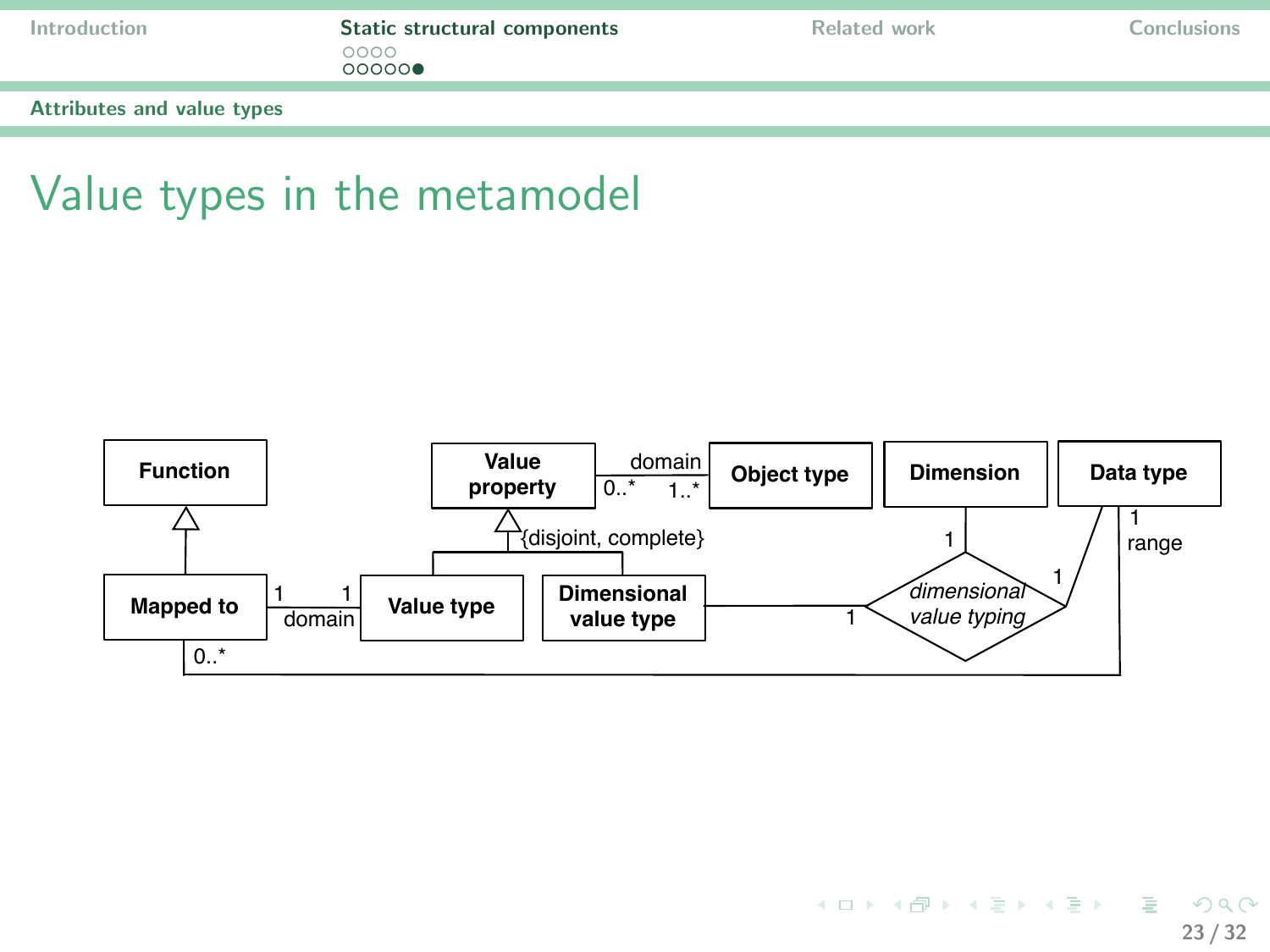## Related work: data and schema level

- Mapping and transformation algorithms using a common hypergraph, for small subsets of ER, UML, and ORM; set-based semantics vs. a model-theoretic semantics [\[Boyd and McBrien\(2005\)\]](#page-29-0)
- <span id="page-23-0"></span>Physical schema layer [\[Bowers and Delcambre\(2006\)\]](#page-29-1)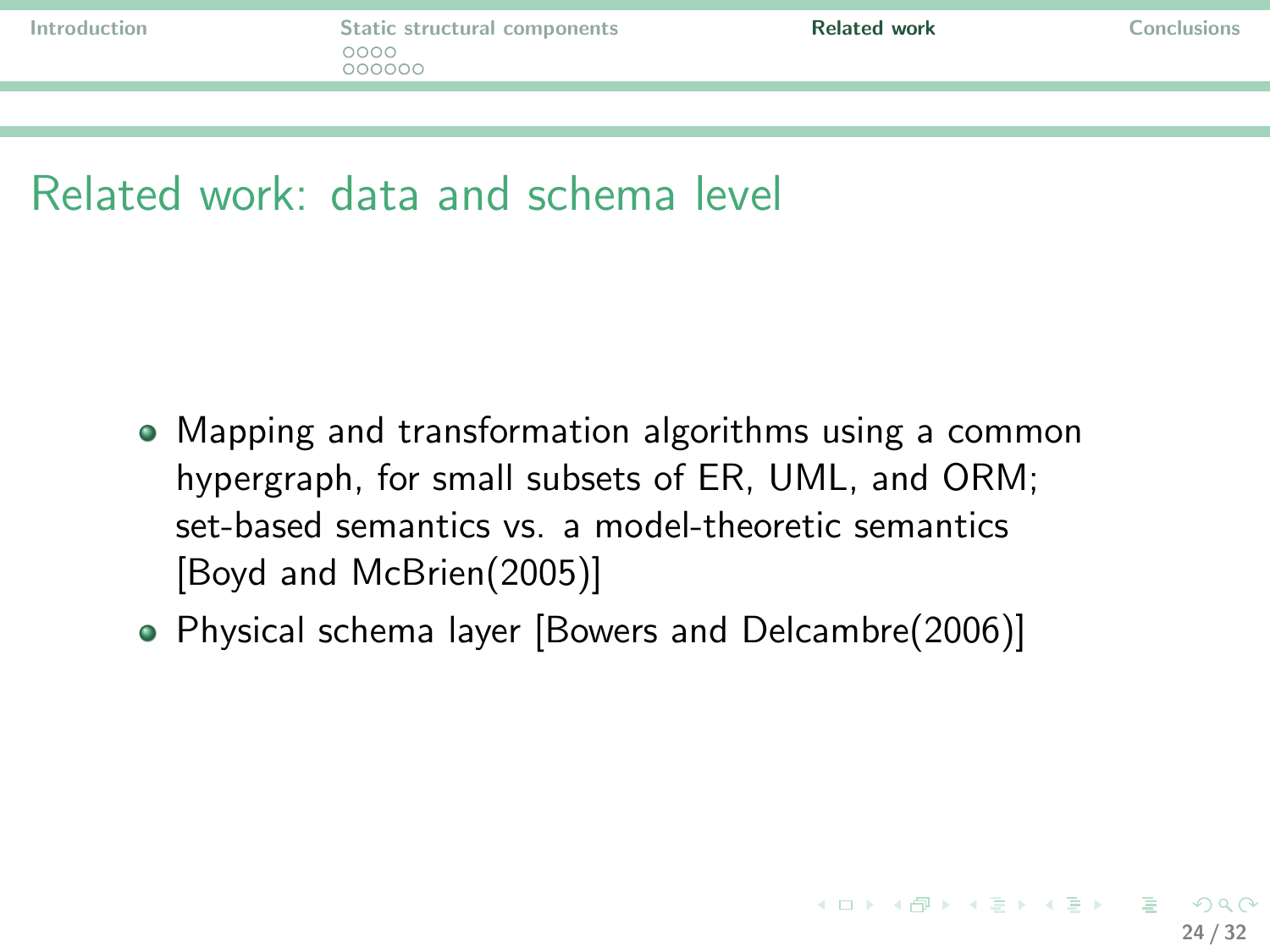Related work: conceptual data modelling and software engineering

- Compare the languages through their metamodels in ORM, highlight differences [\[Halpin\(2004\)\]](#page-30-1)
- Metamodel for a part of ER and a part of NIAM in CoCoA and implemented in MViews, Pounamu [\[Venable and Grundy\(1995\),](#page-31-0) [Grundy and Venable\(1996\),](#page-30-2) [Zhu et al.\(2004\)\]](#page-31-1); omits, a.o., value types, composite attributes, and e.g., NIAM is forced to have the attributes as in ER
- (linking/integrating conceptual models represented in the same conceptual data modelling language [\[Atzeni et al.\(2008\),](#page-29-2) [Fillottrani et al.\(2012\)\]](#page-29-3))

**KORK CREAKER DE VOOR**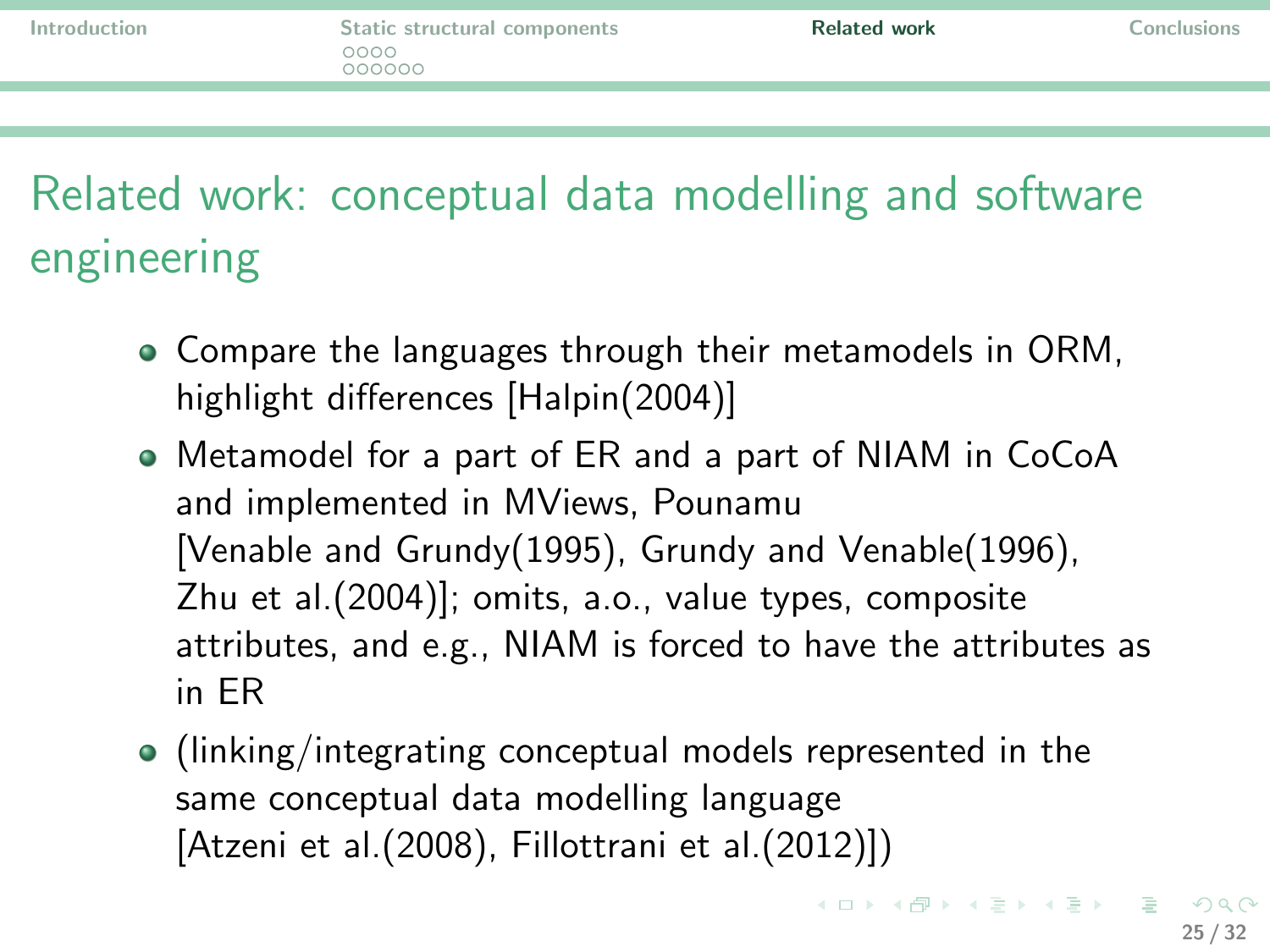# Related work: Knowledge representation and reasoning

- Approach: mainly, choose a logic and show it fits neatly/sufficiently with one or more conceptual data modelling languages
- Separate partial formalisations various logics; a.o., [\[Berardi et al.\(2005\),](#page-29-4) [Calvanese et al.\(1998\),](#page-29-5) [Halpin\(1989\),](#page-30-3) [Hofstede and Proper\(1998\),](#page-30-4) [Queralt and Teniente\(2008\)\]](#page-31-2)
- $\bullet$  Partial unifications, using e.g.,  $ALUNI$ [\[Calvanese et al.\(1999\)\]](#page-29-6), several DL-Lite fragments [Artale et al. (2007)],  $DLR_{\text{ifd}}$  [\[Keet\(2008\)\]](#page-30-5)
- They cannot simply be linked up and implemented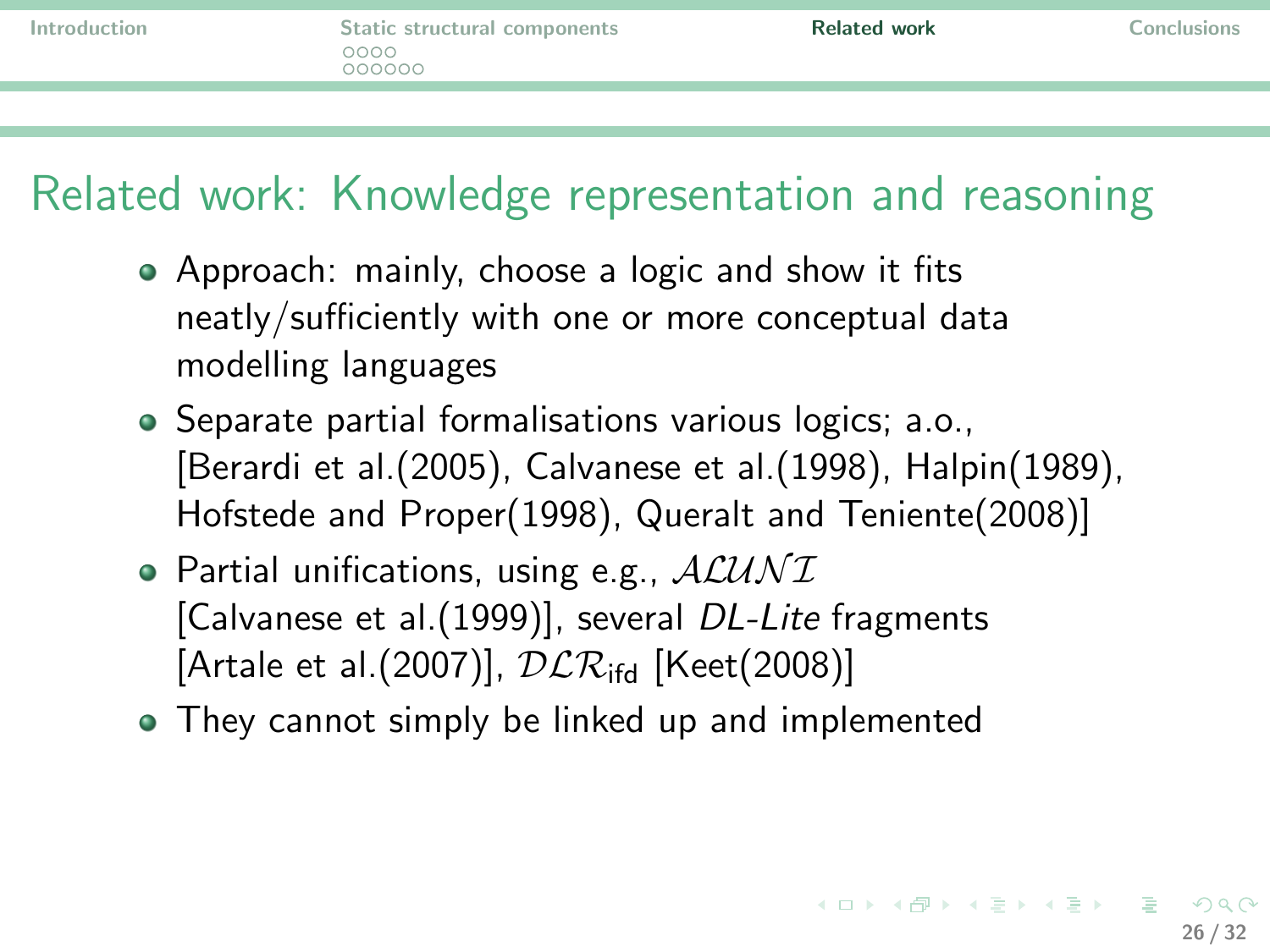# Related work: Knowledge representation and reasoning

- Approach: mainly, choose a logic and show it fits neatly/sufficiently with one or more conceptual data modelling languages
- Separate partial formalisations various logics; a.o., [\[Berardi et al.\(2005\),](#page-29-4) [Calvanese et al.\(1998\),](#page-29-5) [Halpin\(1989\),](#page-30-3) [Hofstede and Proper\(1998\),](#page-30-4) [Queralt and Teniente\(2008\)\]](#page-31-2)
- $\bullet$  Partial unifications, using e.g.,  $ALUNI$ [\[Calvanese et al.\(1999\)\]](#page-29-6), several DL-Lite fragments [Artale et al. (2007)],  $DLR_{\text{ifd}}$  [\[Keet\(2008\)\]](#page-30-5)
- They cannot simply be linked up and implemented
- Distributed Ontology Language [\[Mossakowski et al.\(2012\)\]](#page-31-3) and system that is currently being standardised by ISO (<http://ontoiop.org>). **KORK CREAKER DE VOOR**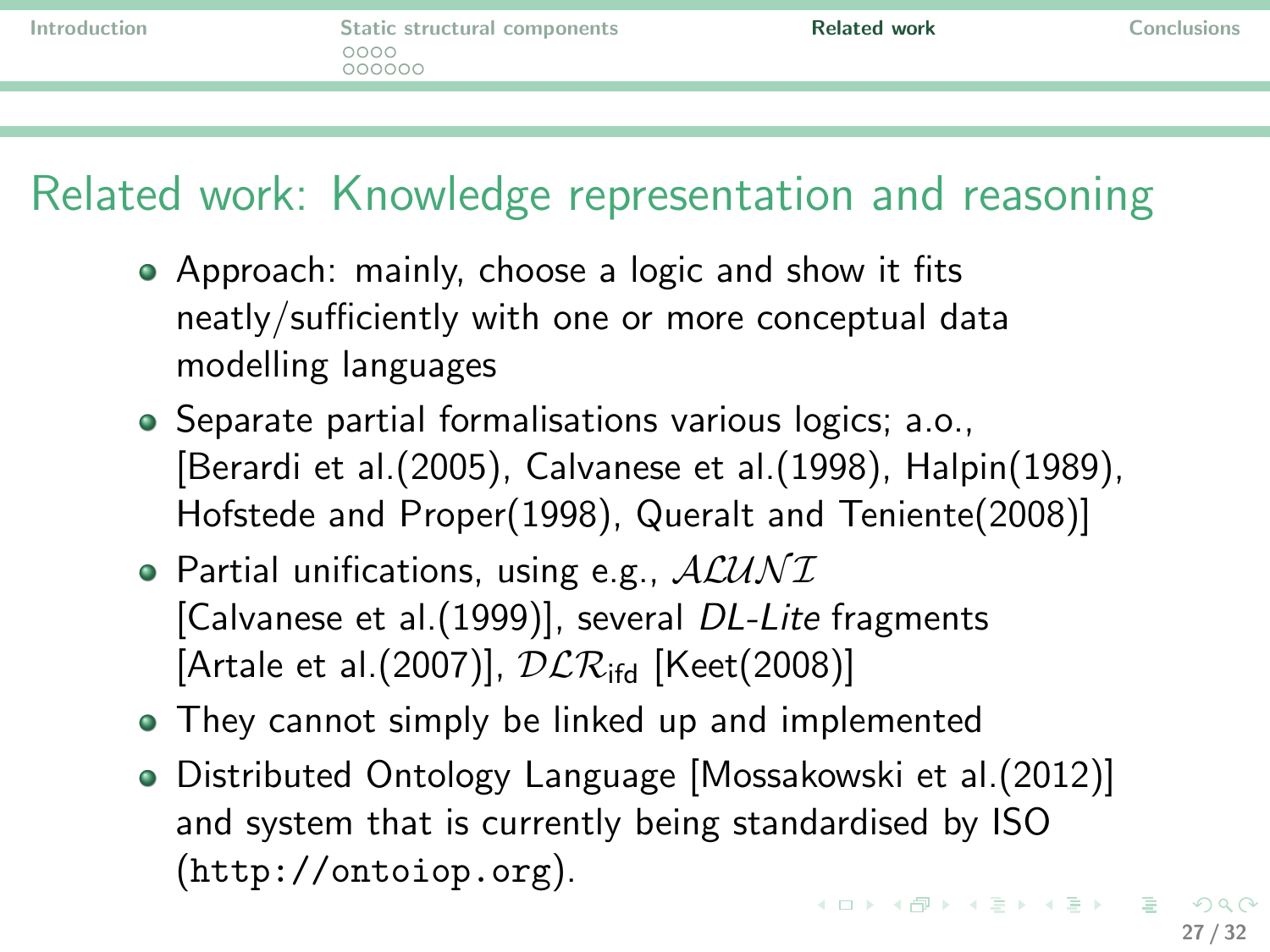|  | Introduction |  |
|--|--------------|--|
|  |              |  |

# **Conclusions**

- Unifying, ontology-driven metamodel capturing most of ORM/FBM, EER, and static UML v2.4.1 w.r.t their static, structural, entities, their relationships, and constraints
- The only intersection among all these conceptual data modelling languages are role, relationship, and object type
- Adhere to the positionalist commitment of the meaning of relationship
- Attributions are represented differently in each language, but, ontologically, they denote the same notions
- Several implicit aspects, such as dimensional attribute and its reusability and relationship versus predicate, have been made explicit
- <span id="page-27-0"></span>• Common constraints: disjointness, completeness, simple mandatory, object type cardinality **KORK CREAKER DE VOOR**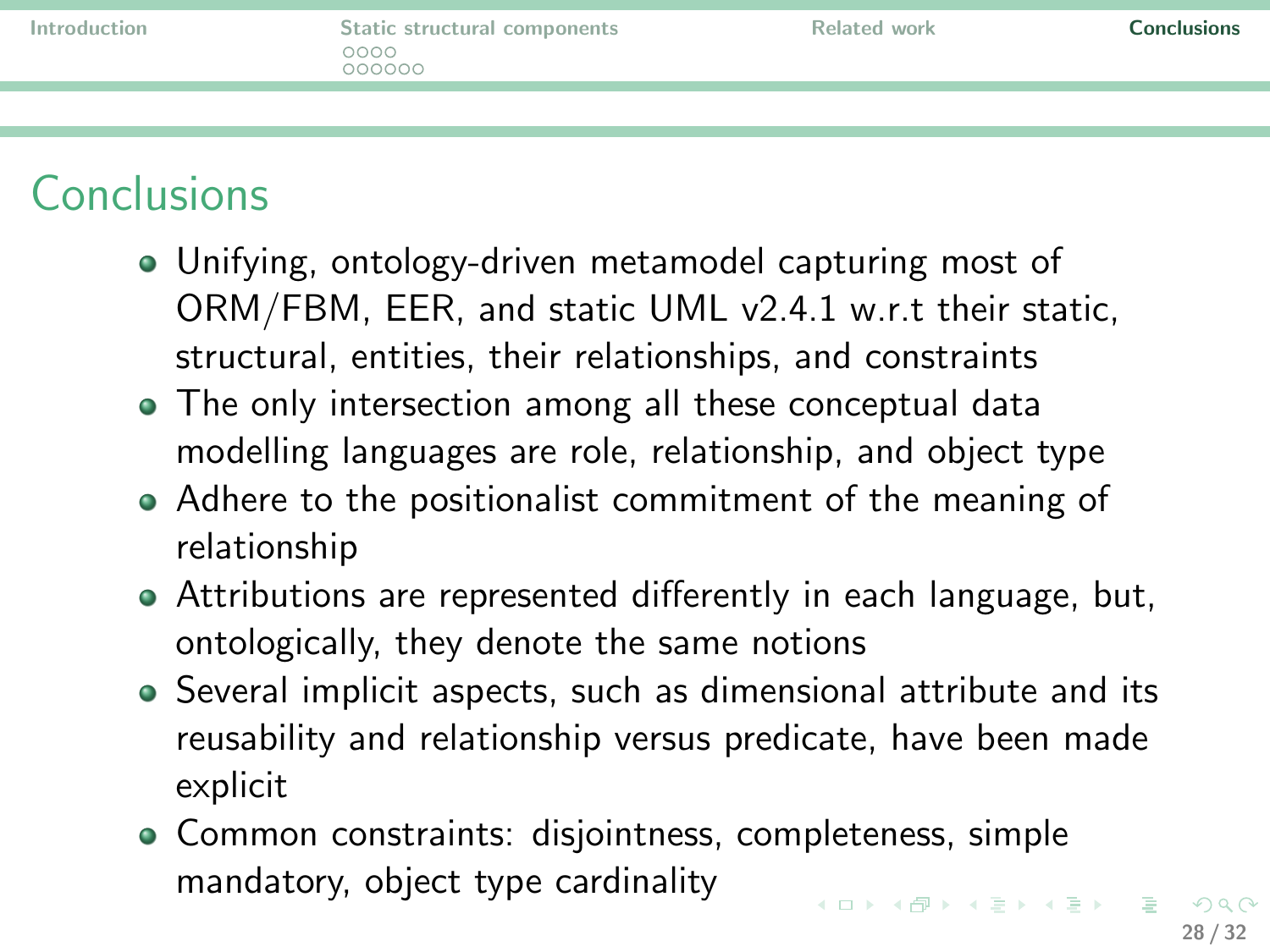|  | Introduction |  |
|--|--------------|--|
|  |              |  |



- Two papers submitted
- Near future: formalisation in FOL, then OWL 2 DL subset
- Extension of tool that will aid the process of complex systems design and information integration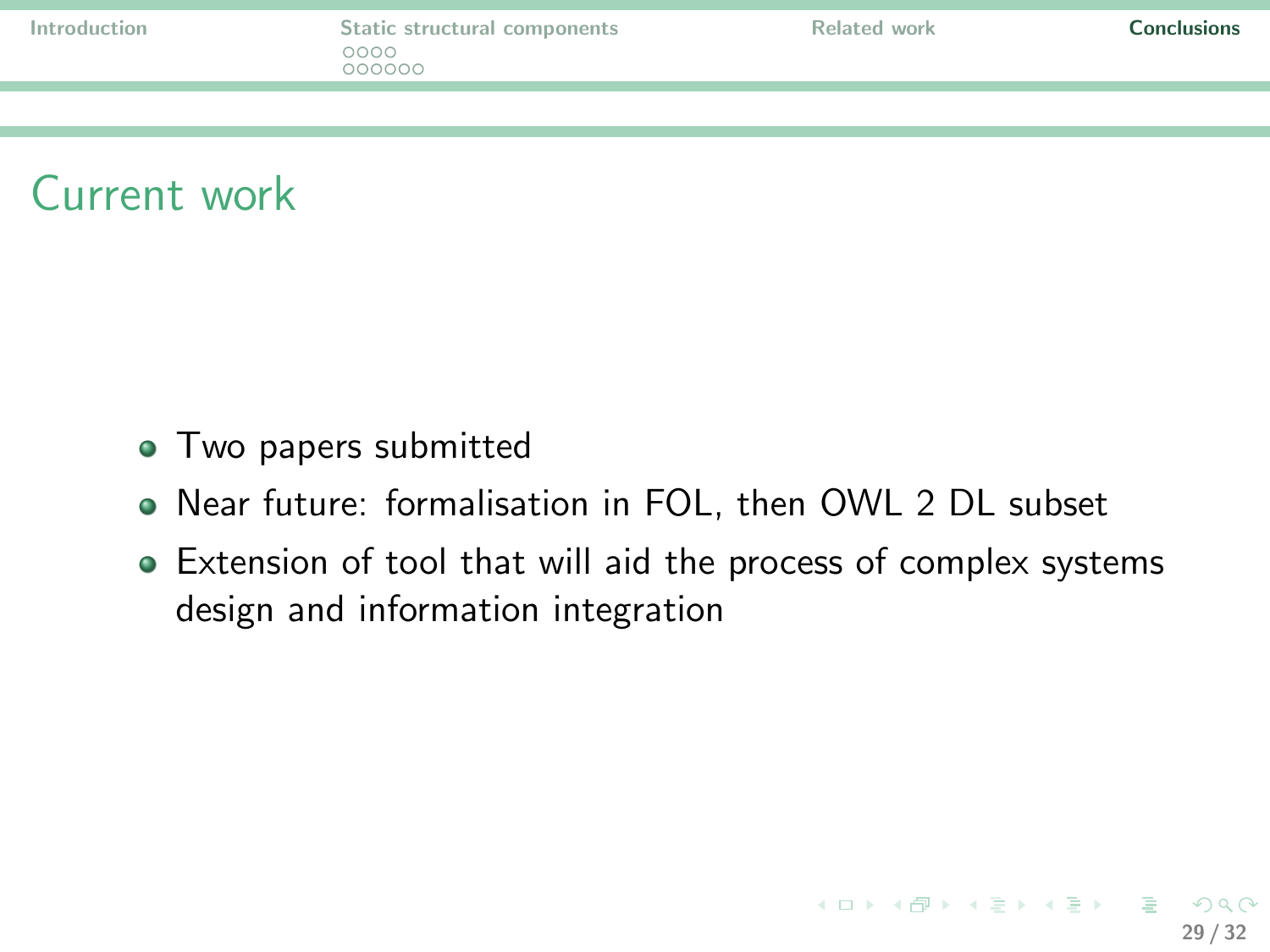## References I

<span id="page-29-7"></span><span id="page-29-4"></span><span id="page-29-2"></span>

|   | Alessandro Artale, Diego Calvanese, Roman Kontchakov, Vladislav Ryzhikov, and Michael Zakharyaschev.                                                                          |
|---|-------------------------------------------------------------------------------------------------------------------------------------------------------------------------------|
|   | Reasoning over extended ER models. In Proceedings of the 26th International Conference on Conceptual<br>Modeling (ER'07), volume 4801 of LNCS, pages 277-292. Springer, 2007. |
| ĥ | Paolo Atzeni, Paolo Cappellari, Riccardo Torlone, Philip A. Bernstein, and Giorgio Gianforme.<br>Model-independent schema translation. VLDB Journal, 17(6):1347-1370, 2008.   |
|   | D. Berardi, D. Calvanese, and G. De Giacomo. Reasoning on UML class diagrams. Artificial Intelligence,<br>$168(1-2):70-118, 2005.$                                            |
| F | Shawn Bowers and Lois M. L. Delcambre. Using the uni-level description (ULD) to support data-model<br>interoperability. Data & Knowledge Engineering, 59(3):511-533, 2006.    |
| 冨 | Michael Boyd and Peter McBrien. Comparing and transforming between data models via an intermediate<br>hypergraph data model. Journal on Data Semantics, IV:69-109, 2005.      |
|   | DOID ODO IMI 'YOU I'HND O' 'Y 'YOU                                                                                                                                            |

<span id="page-29-5"></span><span id="page-29-1"></span><span id="page-29-0"></span>

D. Calvanese, G. De Giacomo, and M. Lenzerini. On the decidability of query containment under constraints. In Proc. of the 17th ACM SIGACT SIGMOD SIGART Sym. on Principles of Database Systems (PODS'98), pages 149–158, 1998.

<span id="page-29-6"></span>

D. Calvanese, M. Lenzerini, and D. Nardi. Unifying class-based representation formalisms. Journal of Artificial Intelligence Research, 11:199–240, 1999.

<span id="page-29-3"></span>

Pablo R. Fillottrani, Enrico Franconi, and Sergio Tessaris. The ICOM 3.0 intelligent conceptual modelling tool and methodology. Semantic Web Journal, 3(3):293–306, 2012.

画

イロト イ押ト イヨト イヨト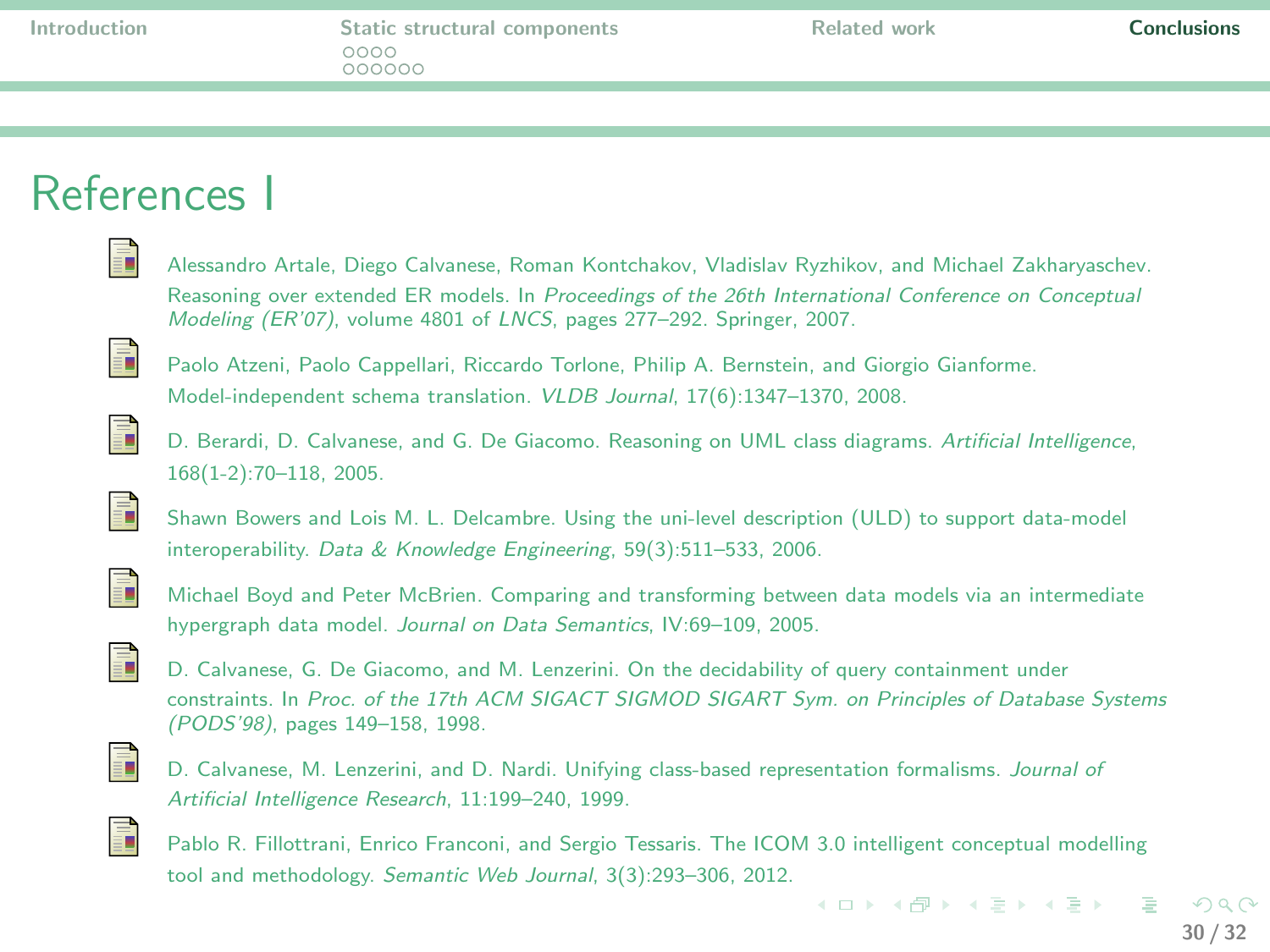## References II

<span id="page-30-2"></span>

J.C. Grundy and J.R. Venable. Towards an integrated environment for method engineering. In Proceedings of the IFIP TC8, WG8.1/8.2 Method Engineering 1996 (ME'96), volume 1, pages 45–62, 1996.

<span id="page-30-1"></span>

T. A. Halpin. Advanced Topics in Database Research, volume 3, chapter Comparing Metamodels for ER, ORM and UML Data Models, pages 23–44. Idea Publishing Group, Hershey PA, USA, 2004.

<span id="page-30-3"></span>

T.A. Halpin. A logical analysis of information systems: static aspects of the data-oriented perspective. PhD thesis, University of Queensland, Australia, 1989.

<span id="page-30-4"></span>

A. H. M. ter Hofstede and H. A. Proper. How to formalize it? formalization principles for information systems development methods. Information and Software Technology, 40(10):519–540, 1998.



C. M. Keet. Ontology-driven formal conceptual data modeling for biological data analysis. In Mourad Elloumi and Albert Y. Zomaya, editors, Biological Knowledge Discovery Handbook: Preprocessing, Mining and Postprocessing of Biological Data, chapter 6, page in press. Wiley, 2013.

<span id="page-30-5"></span>

C. Maria Keet. A formal comparison of conceptual data modeling languages. In 13th International Workshop on Exploring Modeling Methods in Systems Analysis and Design (EMMSAD'08), volume 337 of CEUR-WS, pages 25–39, 2008. 16-17 June 2008, Montpellier, France.

<span id="page-30-0"></span>

C. Maria Keet. Positionalism of relations and its consequences for fact-oriented modelling. In R. Meersman, P. Herrero, and Dillon T., editors, OTM Workshops, International Workshop on Fact-Oriented Modeling (ORM'09), volume 5872 of LNCS, pages 735–744. Springer, 2009. Vilamoura, Portugal, November 4-6, 2009.